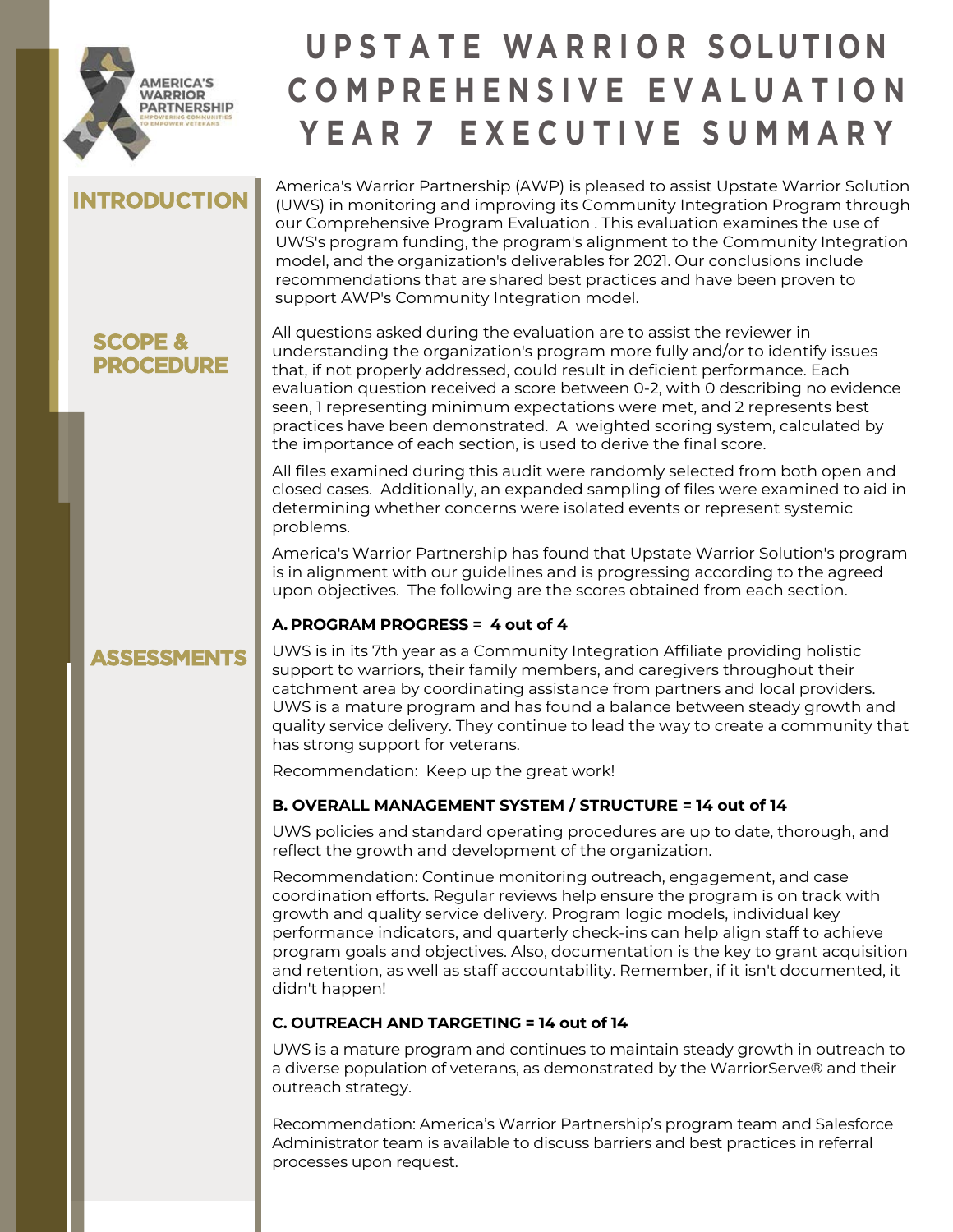### **ASSESSMENTS**

#### **D. CONSUMER ELIGIBILITY = Scored 25 out of 26**

UWS's documentation in WarriorServe® demonstrates the great work being done by UWS. In most cases, the documentation found in the contact and case notes has been standardized, and the content is appropriate.

However, the documentation in some of this years' cases does not show the same level of consistency that has been demonstrated in the past. Some documentation in WarriorServe® reveals long time gaps in the relationship when an intern leaves and the new advocate reaches out. Additionally, the reviewer noted some circumstances in which documentation indicated that follow-up was needed. However, no documentation existed that the follow-up was ever completed.

Recommendation: Improve documentation by having Advocates create a task each time they place the word "follow-up" in a case note. The Community Integration model entails more than connecting a warrior to a partner for assistance, it requires follow-up to see if the warrior was assisted, making other referrals if necessary, and documenting all of the follow-up activity.

#### **E. CASE COORDINATION OF SUPPORTIVE SERVICES = 19 out of 22**

UWS continues to provide leadership in the veteran space for the Upstate of South Carolina. UWS is a member of the Upstate Veteran Alliance Network (UVAN) that brings together local veteran providers with VA leadership to gain a better perspective of veteran care at the local level. Additionally, their Community Action Boards in Greenville County, Spartanburg County, Pickens County, and Anderson County continue to bring together residents, business owners, professionals, firstresponders, and various social service agencies, all of whom support the collective mission to serve local warriors. UWS is currently developing a CAB in Oconee County.

Recommendation: On cases that are opened and closed in one day, have advocates follow-up two weeks after a resource list or a referral is given to another service organization. This follow-up procedure will help to build a long-term relationship. Serving and creating a trusted relationship with a diverse population is essential for the community integration model's success. When relationships based on trust are built, veterans will seek assistance before the crisis occurs, they will seek advice on volunteer opportunities and ways to give back, and they will spread the word and become an active participant of Upstate Warrior Solution.

#### **F. FINANCIAL MANAGEMENT AND COST ALLOWABILITY = 24 out of 24**

Overall, the organization continues to improve its financial sustainability. They ended another year with a positive cash flow in 2020, although their total revenue for the year was less than 2019, which is expected due to the COVID-19 pandemic. They continue to be good stewards of their funds, following appropriate financial policies and procedures to maintain checks and balances. Their annual report for 2020 demonstrates diverse income, with the majority of their cash income coming from grants, individual giving, and corporations.

Recommendation: Review the financial policies and procedures with relevant staff on an annual basis to ensure they are up-to-date and continue to meet the everchanging needs of the organization.

#### **G.POLICY AND PROCEDURES = 10 out of 10**

UWS continues to update its policy and procedure manual as necessary. Each employee is notified of the manual when on-boarded. Any changes made to the manual are communicated with employees.

### **CONCLUSION**

#### **Weighted Audit Score = 96**

UWS continues to be the lead organization for veteran support in the upstate. This leadership is demonstrated by Upstate Warriors Solution's leadership roles in the Community Action Boards and UVAN.

UWS continues to refine its policies and procedures to drive long-term engagement, holistic services, and proactive outreach. These efforts have been fruitful for the program and their impact on both individuals and the community as a whole.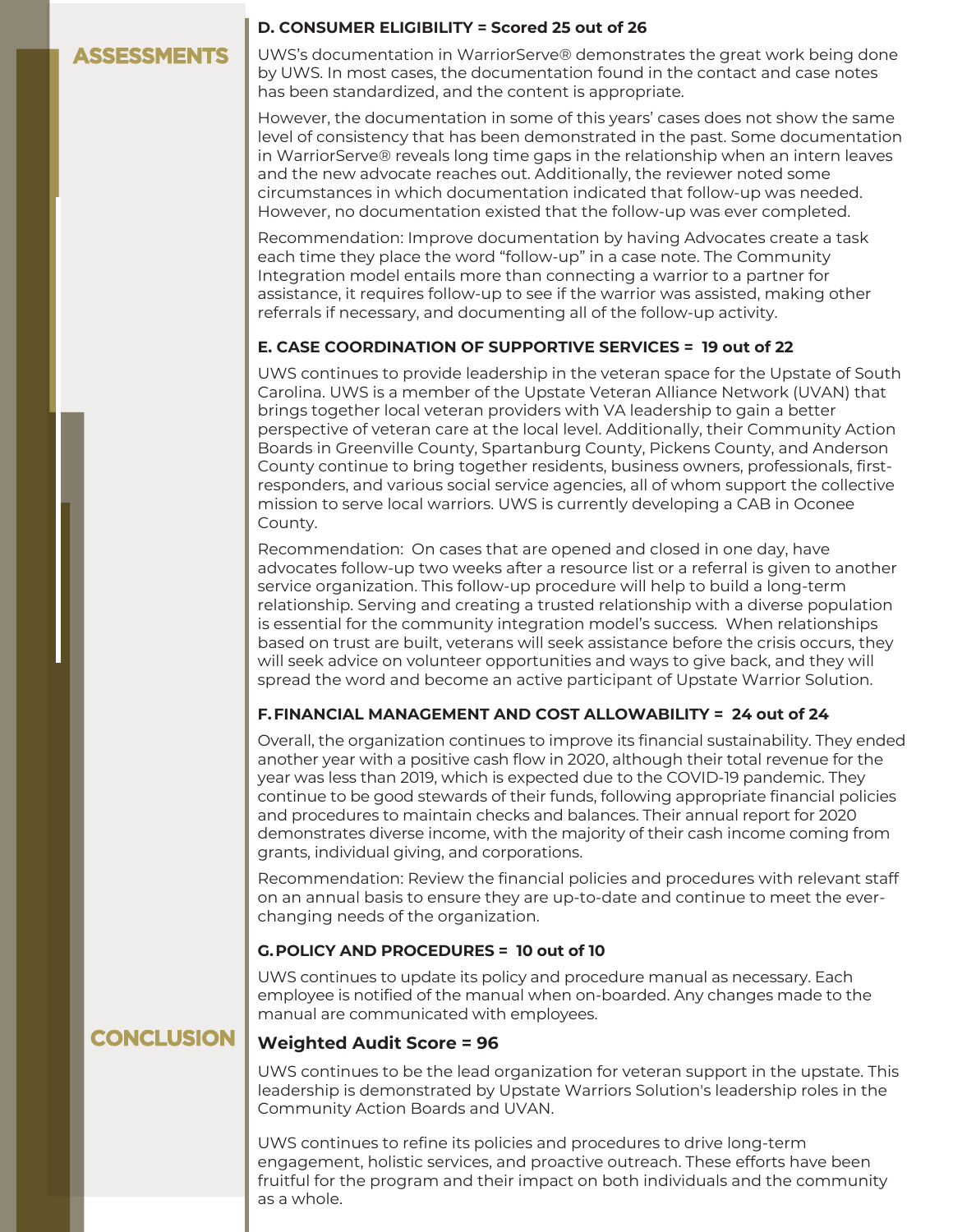**Comprehensive Evaluation of UWS Community Integration Program Year 7** 



# **General Information**

Name of Organization: Upstate Warrior Solution (UWS) Name of Reviewers Performing the Audit: Program Audit: Allison Williams [awilliams@americaswarriorpartnership.org](mailto:awilliams@americaswarriorpartnership.org) Shya Ellis-Flint [sellis-flint@americaswarriorpartnership.org](mailto:sellis-flint@americaswarriorpartnership.org) Kaitlin Cashwell [kcashwell@americaswarriorpartnership.org](mailto:kcashwell@americaswarriorpartnership.org)

Organization Staff Consulted During Audit: James Mulak Nate Moore Theresa Thompson

Location of Program Audit: Virtual via Zoom

Location of Financial Audit: Virtual via Zoom

Audit Dates: 12/14/2021 Start: 1:00 End: 3:00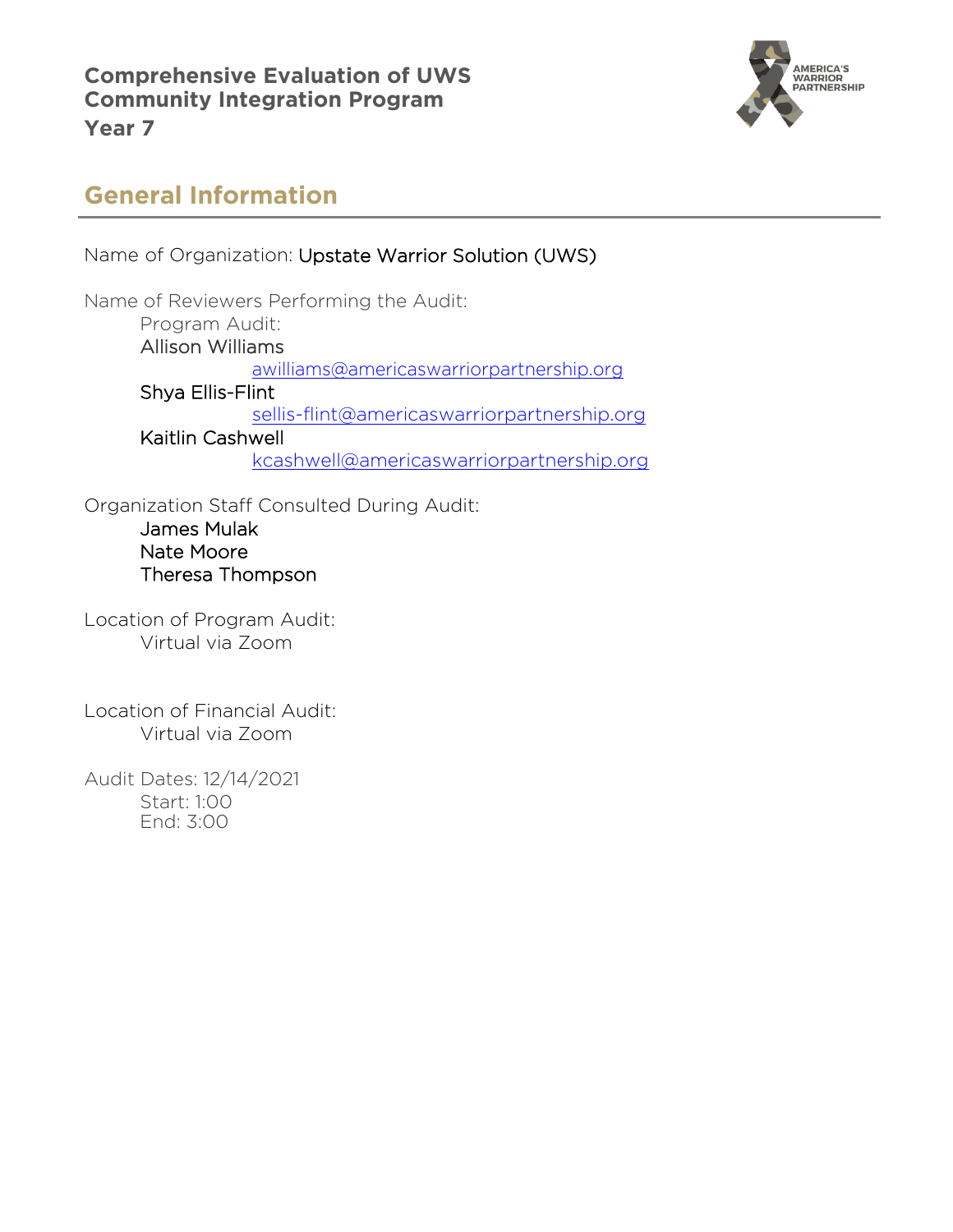# **A. Program Progress**

This section is designed to ensure that activities are being carried out in a timely manner. The number and diversity of veterans, their family members, and caregivers served are consistent with the program agreement.

Item A-1: Is the number and diversity of customers served consistent with the program expectation and deliverable in the signed agreement? (Source: Monthly Report/Quarterly Report, agreement)

A Score of 2- No variance or exceeds variance and has already exceeded service number. Engagement and services are provided to a diverse cross-section of veterans, family members, and caregivers

Item A-1 Comments: According to UWS' organizational goal, 83 warriors (pre & post veterans) should be added each month or 1,000 a year. They also have recently implemented a goal to open two cases per individual served to encourage advocates to focus on holistic service delivery and hearing each individual's story.

Item A-2: Is staffing level appropriate to implement the community integration model? (Source: program budget and interviews)

A Score of 2- Staffing level is proportional to the number of warriors (veterans, their family members, and veteran caregivers) served. The organization can fully implement the community integration model.

Item A-2 Comments: UWS has fourteen full-time and five part-time employees. Additionally, they have interns and volunteers. UWS combined the outreach and case coordinator roles into advocates two years ago. The restructure has been positive for their community. All advocates are versed in all service pillars but "specialize" in pillars based on background, interests, and expertise. 50% of the advocate's time is casework, and 50% is outreach. This job shift helps keep the volume of outreach and casework under control to ensure quality services. Nate leads the community outreach program, and James leads the veteran outreach program. They play a dual role in leading the advocates.

#### ł Section A. Overall Comments:

UWS is a mature program and has found a balance between steady growth and quality service delivery. They continue to lead the way to create a community that has strong support for veterans.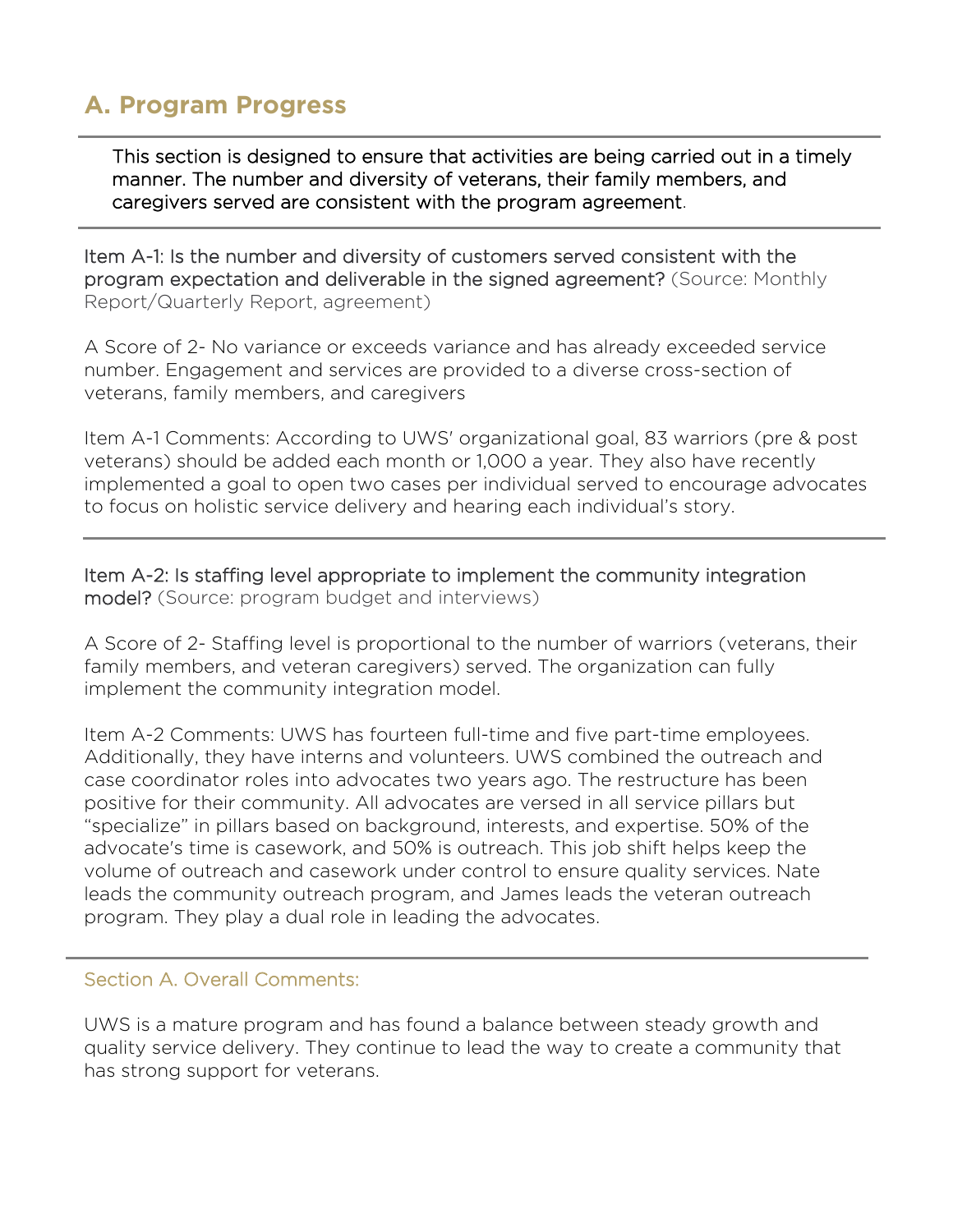### **B. Overall Management Systems/Structure**

This section is designed to assess the organization's overall management system and structure to ensure compliance with program requirements and the achievement of stated goals.

Item B-1: Does the organization have written procedures describing the scope and delivery of services, including a description of America's Warrior Partnership Community Integration Initiative, program goals, description of services to be provided, identification of population to be served? Describe and cite source documentation. (Source: Policy and Procedures manual, organization program handbooks, organization program brochures, website)

A Score of 2 – The policies and procedures are well-organized, clear, and thorough. Policies and procedures are easily accessible to all Community Integration staff and often reviewed.

Item B-1 Comments: UWS has a Policy and Procedures Manual that guides all the daily operations and processes related to warrior service and care. The policy and procedures have evolved and continue to reflect the relevant standards to ensure best practices are followed throughout the organization. The policy and procedure documents are updated and reviewed as needed throughout the year. This document is located in their Google Docs. This manual is shared with staff during the onboarding process. When changes are made and approved, they are shared with staff.

Item B-2: Describe how the organization obtains input from veterans, their family members, caregivers served, and other community stakeholders. Does the organization utilize community stakeholders' input to improve the program's performance? (Source: satisfaction surveys, demonstration of participation in advisory groups, conferences, presentations to stakeholders, suggestion boxes, strategic planning documents, partner feedback)

A Score of 2 – The organization has an internal survey and community action board meetings to obtain stakeholders' input. The organization holds quarterly meetings to obtain community partners' input. The organization uses feedback from stakeholders to enhance the Community Integration program.

Item B-2 Comments: UWS obtains regular input from its veterans/family members/caregivers and the community level stakeholders to improve its program's performance. They participated in America's Warrior Partnership annual Community Integration survey and annual program evaluation to make program modifications.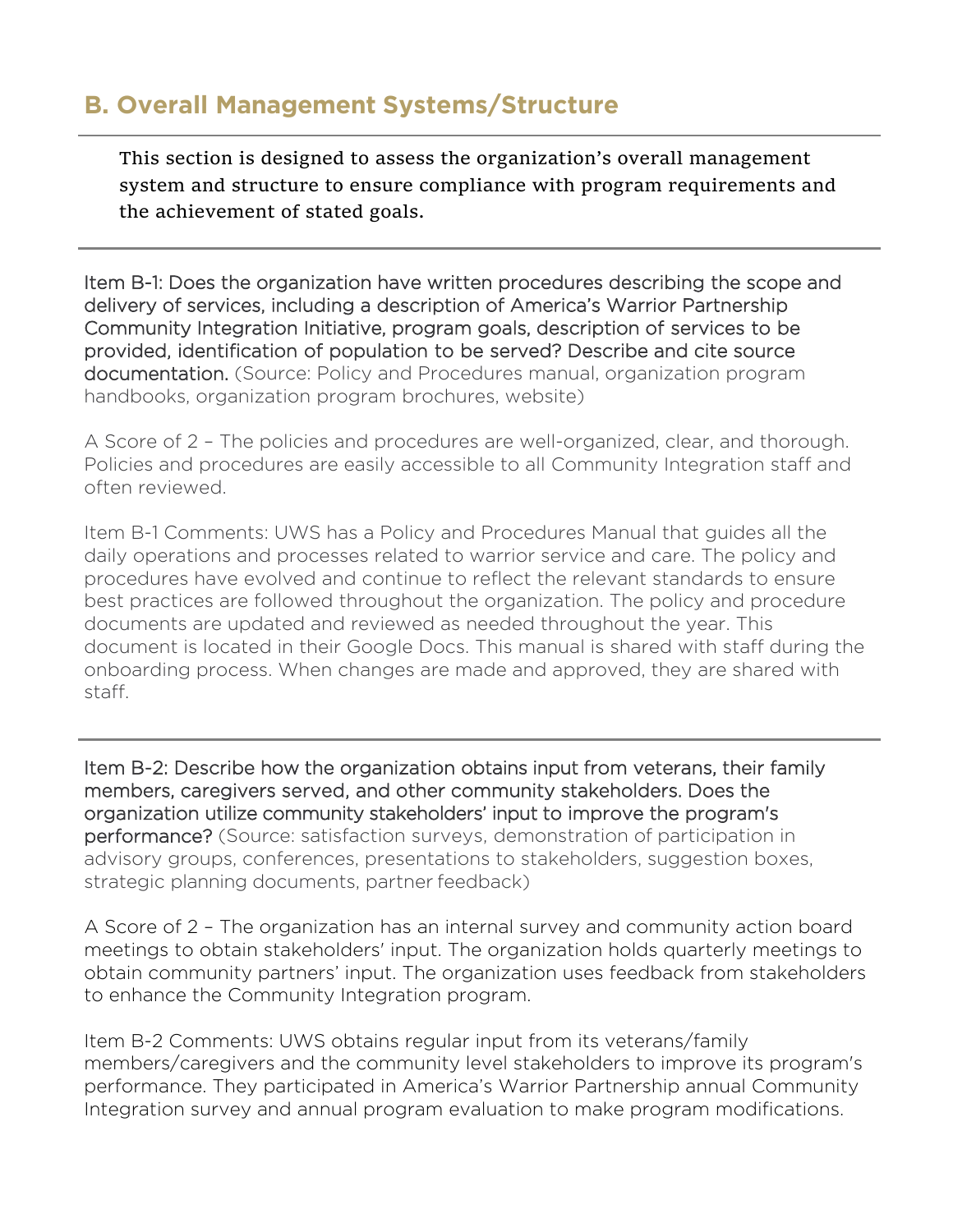Additionally, they have a survey sent at the end of all cases closed and send out ad hoc surveys to understand a need to expand or enhance their programs.

UWS has established four Community Action Boards (CAB) and are working on the 5<sup>th</sup> in Oconee County. They have most recently created the CAB for Anderson County. These CABs are community-specific and are composed of residents, business owners, professionals, first respondents, and various social service agencies dedicated to collectively serving local warriors. This year they have focused a single staff person, the director of community engagement, to lead the CABs in providing consistency and aligning goals.

Item B-3: Does the organization have procedures for preventing, reporting, and remediating critical incidents, including incidents related to persons served? Critical incidents may include events involving injury, aggression or violence, suicide, or attempted suicide, abuse, neglect. (Source: Organization Policies and Procedures manual, copies of incident reports if relevant, documentation of staff training, interview)

A Score of 2 – The organization has a clear procedure in place, and the staff is aware of how to handle a critical incident. The organization closely monitors risk as part of its regular operations.

Item B-3 Comments: UWS has a straightforward procedure in place that can be found in their Policy and Procedure Manual, along with a suicide assessment and protocol. Additionally, they utilize the special handling instructions in WarriorServe® to prevent critical incidents and inform advocates of warriors that may need special care and/or immediate attention.

Item B-4: Does the organization have procedures for providing and documenting the supervision of personnel delivering services to consumers? (Source: documentation of meetings or team meetings, records of competency-based training, interview, organization policies and procedures)

A Score of 2 – The organization provides regular supervision, yearly employee evaluations, and conducts training relevant to America's Warrior Partnership services.

Item B-4 Comments: UWS continues its policy to audit all critical level closed cases. All critical level closed cases are pending until a supervisor approves them.

UWS conducts yearly employee performance reviews. The Director of Warrior Advocacy meets with each advocate weekly to review cases and caseload. Each Warrior advocate receives a semi-annual one-on-one review. If a complaint is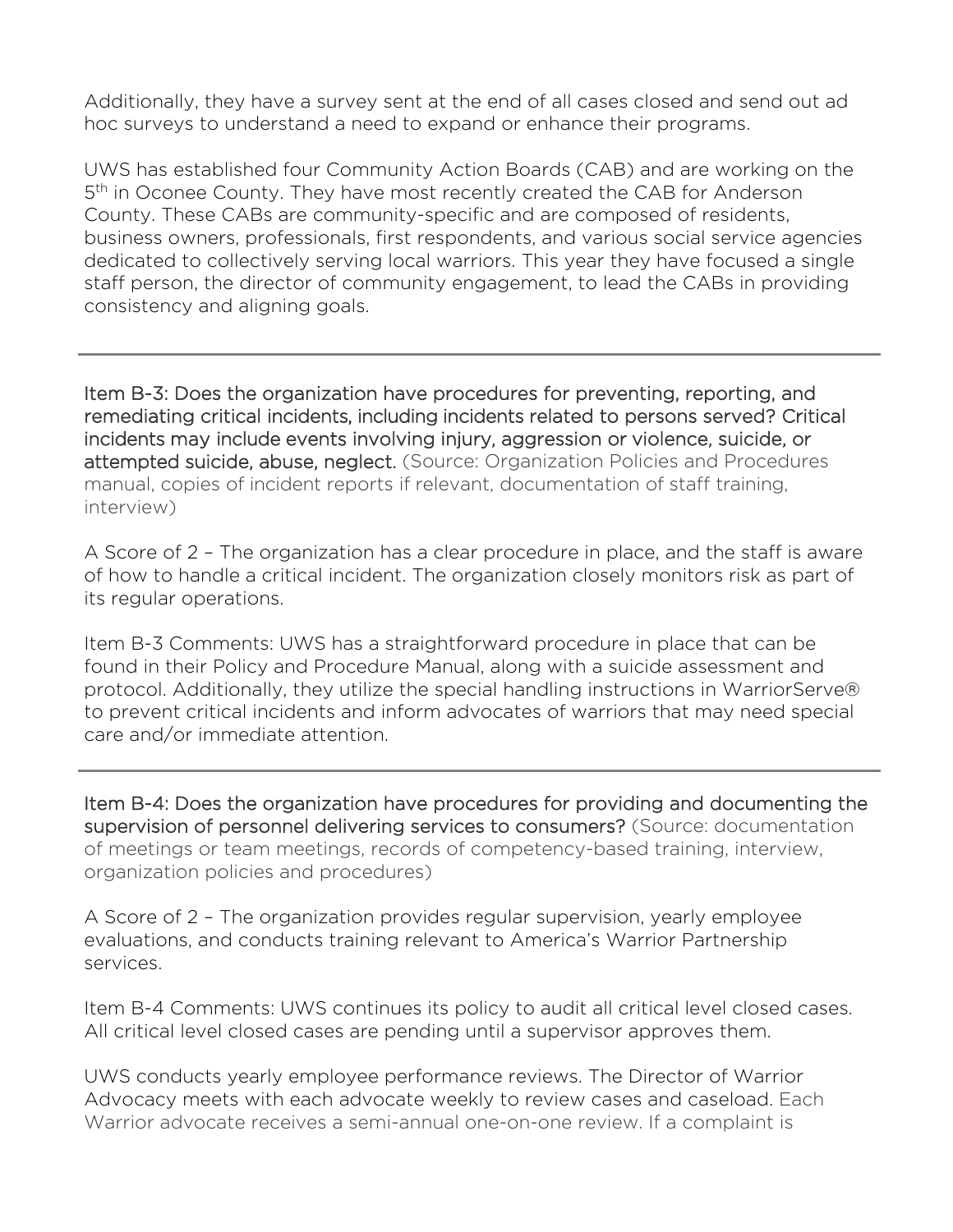received regarding a case, the Director of Warrior Advocacy completes an audit of all the advocate's cases and remediates as needed.

Fellows are evaluated with their partner organization and the fellowship Program Manager at 90 days, monthly, and at the end of their nine months.

UWS conducts monthly training for all staff and fellows.

Item B-5: Are the duties for Community Integration Initiative personnel up to date and defined by job descriptions? (Source: current job descriptions)

A Score of 2 - Organization has job descriptions that match the staffs' duties, reviews the job descriptions annually, and updates if the job duties change.

Item B-5 Comments: UWS has job descriptions that match the duties of the staff.

Item B-6: Does the organization's governing body or board of directors have policies that include a signed conflict of interest and ethical code of conduct declarations? (Source: Organization Board Policies, or annual signed conflict of interest declarations, annual signed ethical conduct declarations, interviews, board meeting minutes)

A Score of 2 – The organization is able to provide policies related to its board/governing body pertaining to conflict of interest and ethical codes of conduct. Policies are reviewed regularly and provided to new board members.

Item B-6 Comments: UWS has written policies related to its board/governing body pertaining to conflict of interest and ethical codes of conduct that are reviewed regularly and provided to new board members.

Item B-7: Is the organization's governing body or board of directors involved and invested in America's Warrior Partnership Community Integration Initiative? (Source: Organization Board Policies, or annual signed conflict of interest declarations, annual signed ethical conduct declarations, board meeting minutes, interview, social media post.)

A Score of 2 – The organization is able to demonstrate that the organization's board is involved and invested in America's Warrior Partnership Community Integration Initiative through meeting notes and active involvement in America's Warrior Partnership Community Integration Initiative.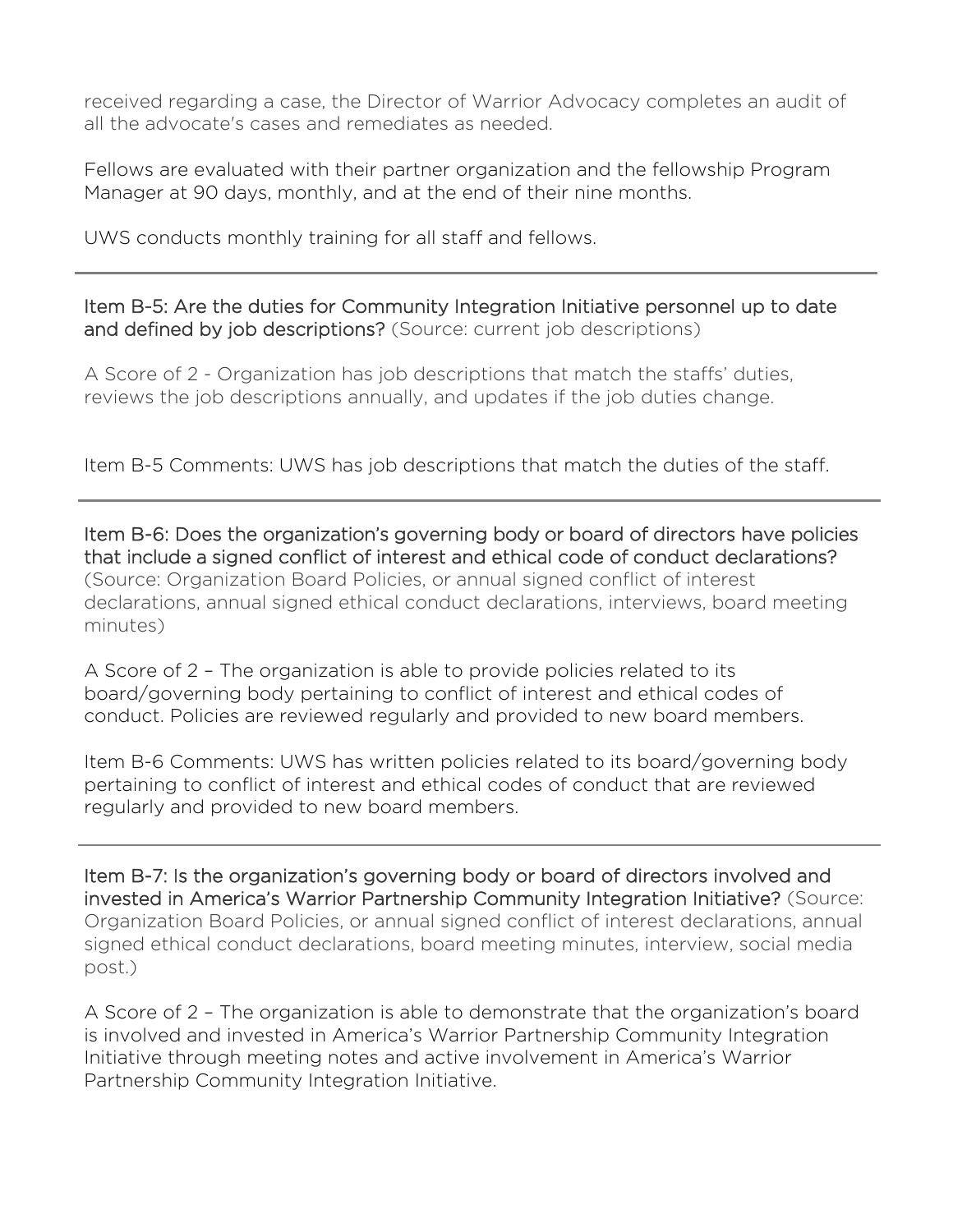Item B-7 Comments: UWS' board members are actively engaged in the organization. The board meets quarterly. In addition to providing governance and fiduciary oversight, the board facilitates community awareness and community partnerships. For example, one of the UWS' current board members initiated the current partnership with Prisma Health.

Item B-8: Does the organization have policies and procedures ensuring that confidential information, including records of persons served, is secure and protected? (Source: Visual observance, organization policies addressing confidentiality, interview, electronic records)

A Score of 2 - The organization has policies and procedures written and implemented to ensure the security and protection of confidential information. Organization staff received training on HIPAA standards and/or confidentiality training.

Item B-8 Comments: All warrior documentation is secured through WarriorServe®. All hard copy information is kept in a locked cabinet within a locked room. Training is held monthly, and confidentiality training is addressed during these meetings.

#### Section B. Overall Comments:

Ξ

UWS' policies and standard operating procedures are up to date, thorough, known by the relevant staff, and reflect the growth/development of the organization.

Recommendation: Continue monitoring outreach, engagement, and case coordination efforts. Regular reviews help ensure the program is on track with growth and quality service delivery. Program logic models, individual key performance indicators, and quarterly check-ins can help align staff to achieve program goals and objectives. Also, documentation is the key to grant acquisition and retention, as well as staff accountability. If it isn't documented, it didn't happen!

# **C. Outreach and Targeting**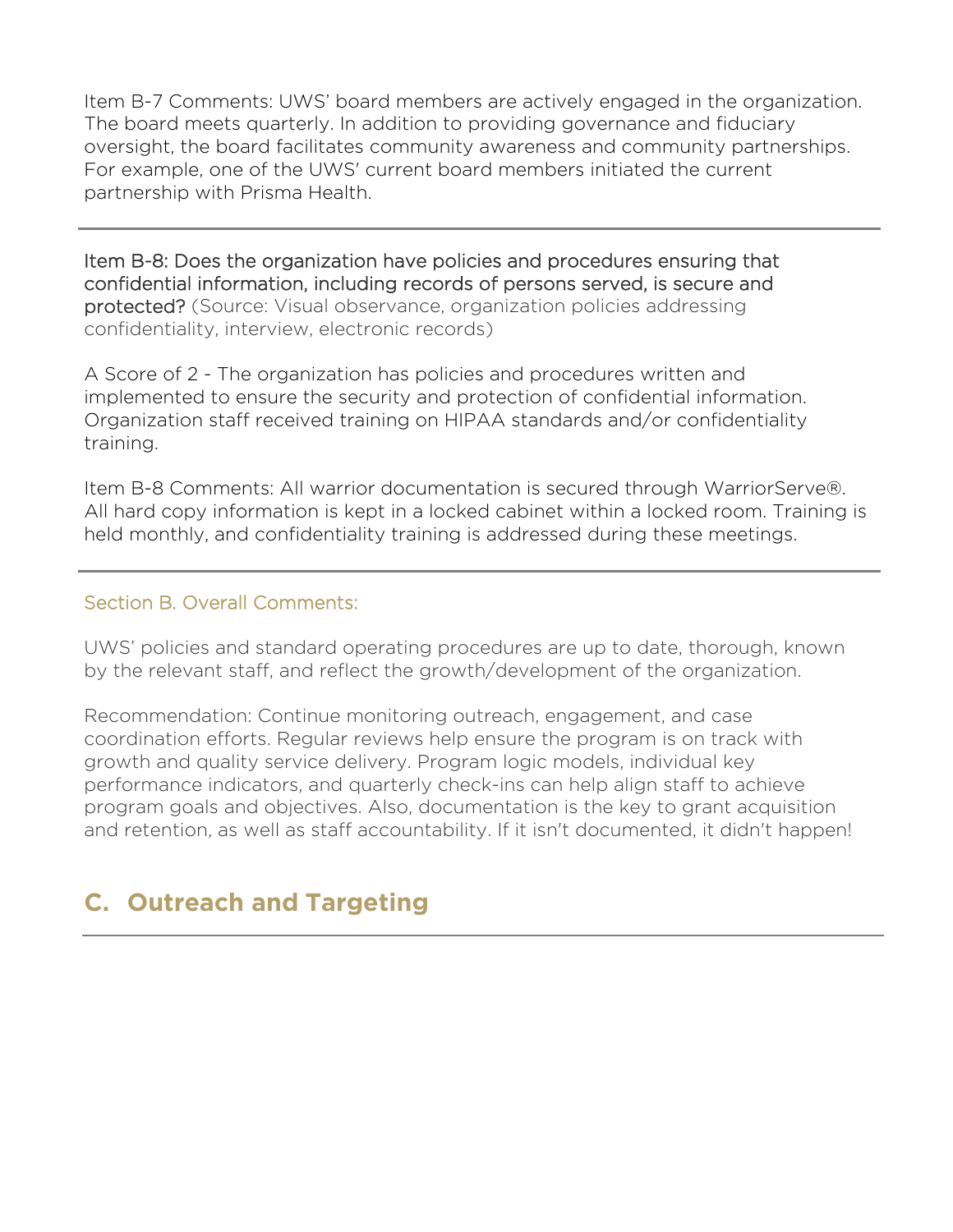This section is designed to assess outreach services, as described in the Agreement and Playbook. Organizations must provide outreach services and use their best efforts to ensure that hard-to-reach warriors are identified, engaged, and provided support services. Outreach services must include active liaison with local VA facilities, state, local, tribal (if any), nonprofits, and private agencies and organizations providing supportive services to warriors and their families in the area or community served by the organization.

Item C-1: Does the organization's documentation show where outreach is conducted and the frequency of outreach activities? (Source: Organization Program Files, website, social media, and Interview)

A Score of 2 – The organization has documentation showing where outreach is conducted and the outreach frequency to both community agencies and potential program consumers. The organization has a regular, consistent outreach schedule supported by program leadership.

Item C-1 Comments: UWS sends out monthly newsletters to their contacts in WarriorServe®, keeps an updated calendar on its website, tracks events and participation using the "lead source" field in the WarriorServe, and advertises upcoming events on their social media pages. They have most recently partnered with the local detention centers to proactively support those veterans who are incarcerated. Additionally, they continue to grow their relationships with community employers proactively reach veterans within the workforce. They currently have three office locations. Their service area includes five main counties (Anderson, Oconee, Pickens, Greenville, and Spartanburg) and five rural counties (Cherokee, Union, Laurens, Greenwood, and Abbeville), where they work closely with CVSOs. Greenville is the biggest county.

Item C-2: Does the organization provide consistent outreach efforts in the community that target the populations identified in their agreement? (Source: program files, Census Data, and interviews)

A Score of 2 – The organization provides consistent and regular outreach in the community as identified in the agreement. The organization is adequately targeting community agencies and potential program users. The program's leadership reviews outreach activities.

Item C-2 Comments: UWS meets its outreach goal to engage 83 new warriors each month. Outreach partners include Prisma Health, CVSOs, local law enforcement/detention centers, top employers within the community, and a new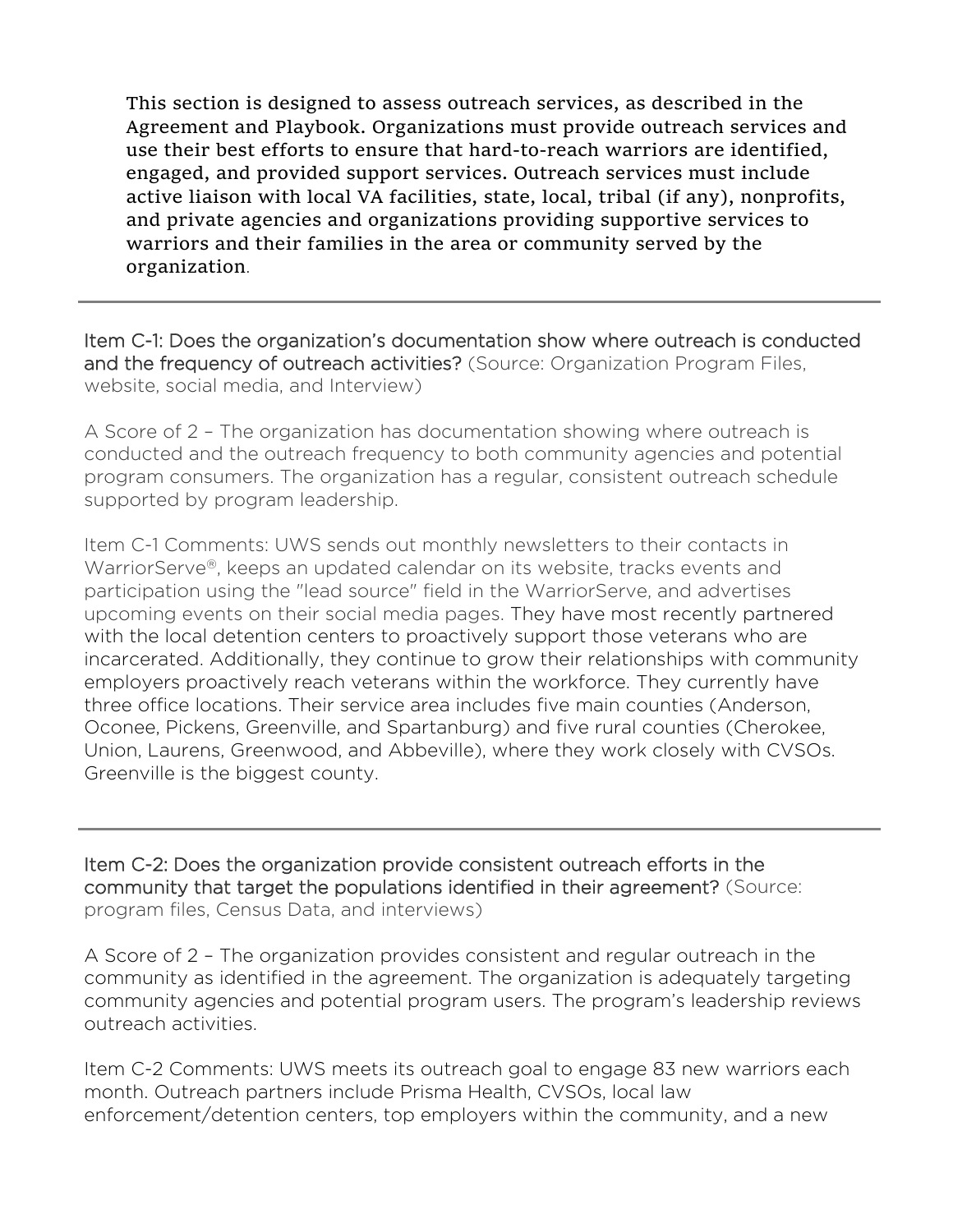relationship with Spartanburg Regional. UWS continues to explore ways to proactively reach veterans from their offices and throughout the surrounding counties.

Item C-3: Does the organization provide outreach services to find and engage warriors and their families on a routine basis in a variety of community venues? (Source: program files, website, and Interviews)

A Score of 2 – The organization demonstrates outreach services to find and engage warriors and their families on a routine basis in a variety of community venues.

Item C-3 Comments: UWS is a mature program and therefore has strong relationships with community members. They often host events with other organizations to promote outreach. These events are varied and show that they provide service and outreach to warriors of all eras. They offer monthly opportunities for all veterans to connect and network.

Item C-4: Does the organization conduct and engage in outreach activities with the local VA? (Source: Organization Program Files and Interview)

A Score of 2 – The organization conducts and engages in outreach activities with VA agencies, including VA Medical Center, warrior Benefits Administration, and Vet Centers. The organization demonstrates a strong relationship with the local VA systems.

Item C-4 Comments: UWS collaborates with the VA's Veteran Justice Outreach program through UWS' Justice-Involved Veteran Outreach Program. Throughout this year, UWS continued to collaborate with the local VA to meet the needs of veterans in their catchment area.

Item C-5: Does the organization conduct and engage in outreach activities with state and local government agencies? (Source: Organization Program Files and Interview)

A Score of 2 – The organization engages in outreach activities with state and local government agencies. The organization demonstrates a strong relationship with the state and local government agencies

Item C-5 Comments: UWS demonstrates strong relationships with the local law enforcement agencies, community organizations, the local detention centers, and the court system in developing the Justice-Involved Veteran Outreach Program. This program involves regular attendance at roll calls and group meetings with local law enforcement agencies to connect with veterans/coordinate services and weekly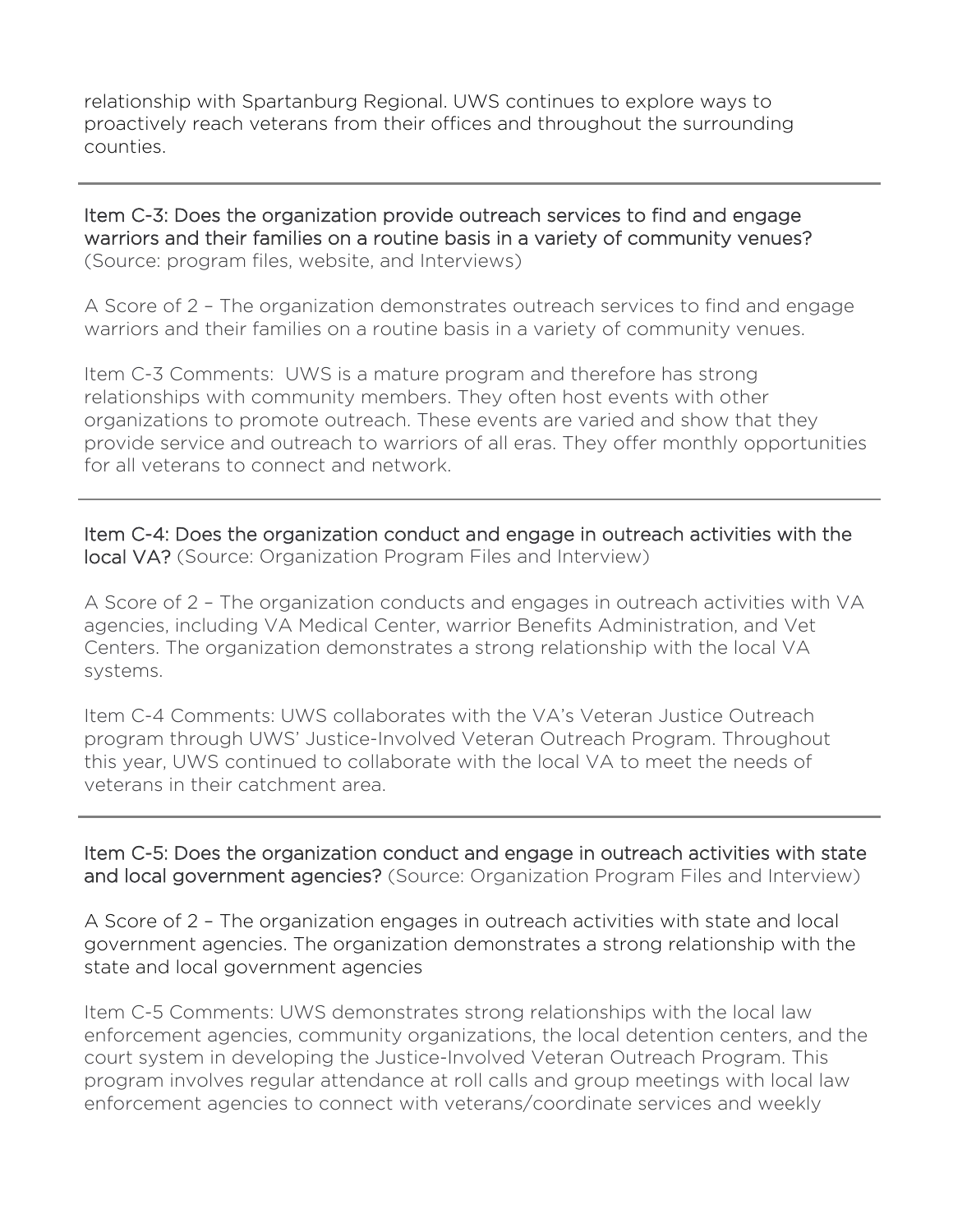visits to the detention center in the five upstate counties for outreach to incarcerated veterans.

Item C-6: Does the organization conduct outreach to private agencies and organizations that serve warriors and their families? (Source: Organization Program Files and Interview)

A Score of 2 – The organization engages in outreach activities with private agencies and organizations. The organization demonstrates a strong relationship with private agencies and organizations.

Item C-6 Comments: UWS has developed strong relationships with many local private agencies and organizations that serve veterans. They are a part of the Upstate Veterans Alliance Network, a collaboration of community organizations across the Anderson, Greenville, and Spartanburg counties to provide services to their local veteran community.

Item C-7: Is the population of veterans, their family members, and caregivers currently being served consistent with the target population in the approved application? (Source: Agreement and Monthly Report)

A Score of 2 - The organization demonstrates the ability to effectively target the population in the approved application (within 10% of the target).

Item C-7 Comments: UWS continues to reach a diverse population of veterans, as demonstrated by WarriorServe.

### Section C. Overall Comments:

UWS is a mature program and continues to maintain steady growth in outreach to a diverse population of veterans, as demonstrated by the WarriorServe® and their outreach strategy. They would like to discuss best practices regarding partner and veteran self-referrals into WarriorServe® to ensure they maximize the technology and are confident in the operations.

Recommendation: America's Warrior Partnership's program team and Salesforce Administrator team is available to discuss barriers and best practices in referral processes upon request.

# **D. Consumer Eligibility and Documentation**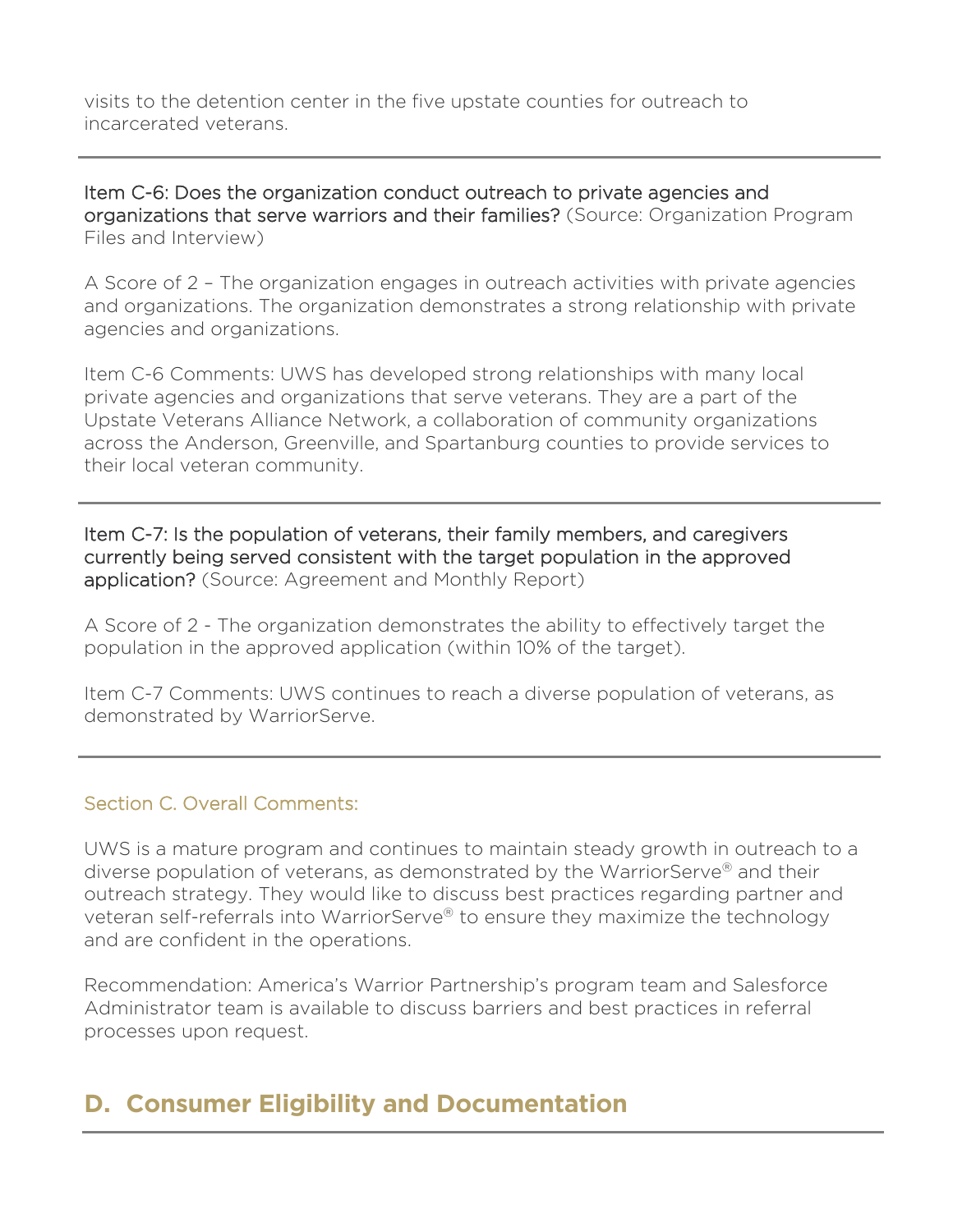This section is designed to assess if veterans' eligibility has been documented and if veterans, their family members, and caregivers wants/needs are being determined and adequately assessed and documented.

Item D-1: Describe the process for determining a veteran's eligibility. (Source:

program files and interview)

A Score of 2 - The veteran eligibility policies with procedures for eligible and ineligible veterans are documented. Staff can clearly and consistently describe the process.

Item D-1 Comments: UWS consistently documents that the veteran's status is verified in the "Special Handling" section of the contact information in WarriorServe. They verify each veteran's status by their DD214 or VA's Veteran Verification card.

It is UWS policy to only collect a copy of DD214 from veterans seeking assistance and services in which this document is required.

Item D-2: When a veteran served is found ineligible for services, does the organization have a process to inform the veteran as to the reasons, recommend alternative services, notify the referral source, if applicable (Source: program files and interview).

A Score of 2 – The organization has a process for ineligible persons that notifies the veteran as to the reasons, recommends alternative services, and informs the referral source if applicable. Alternative resources provided to the veteran are related to the veteran's needs and is a direct referral.

Item D-2 Comments: UWS procedure includes giving the veteran a list of alternative services and making referrals to partners as needed. Documentation in WarriorServe files confirms UWS' policy and process for veterans who are ineligible for services.

Item D-3: Where does the organization refer warrior families who are determined to be ineligible to participate? (Source: program files and interviews)

A Score of 2 – The organization has a thorough referring process complete with tools (like pamphlets) and direct referrals for ineligible applicants.

Item D-3 Comments: Varies per county per need.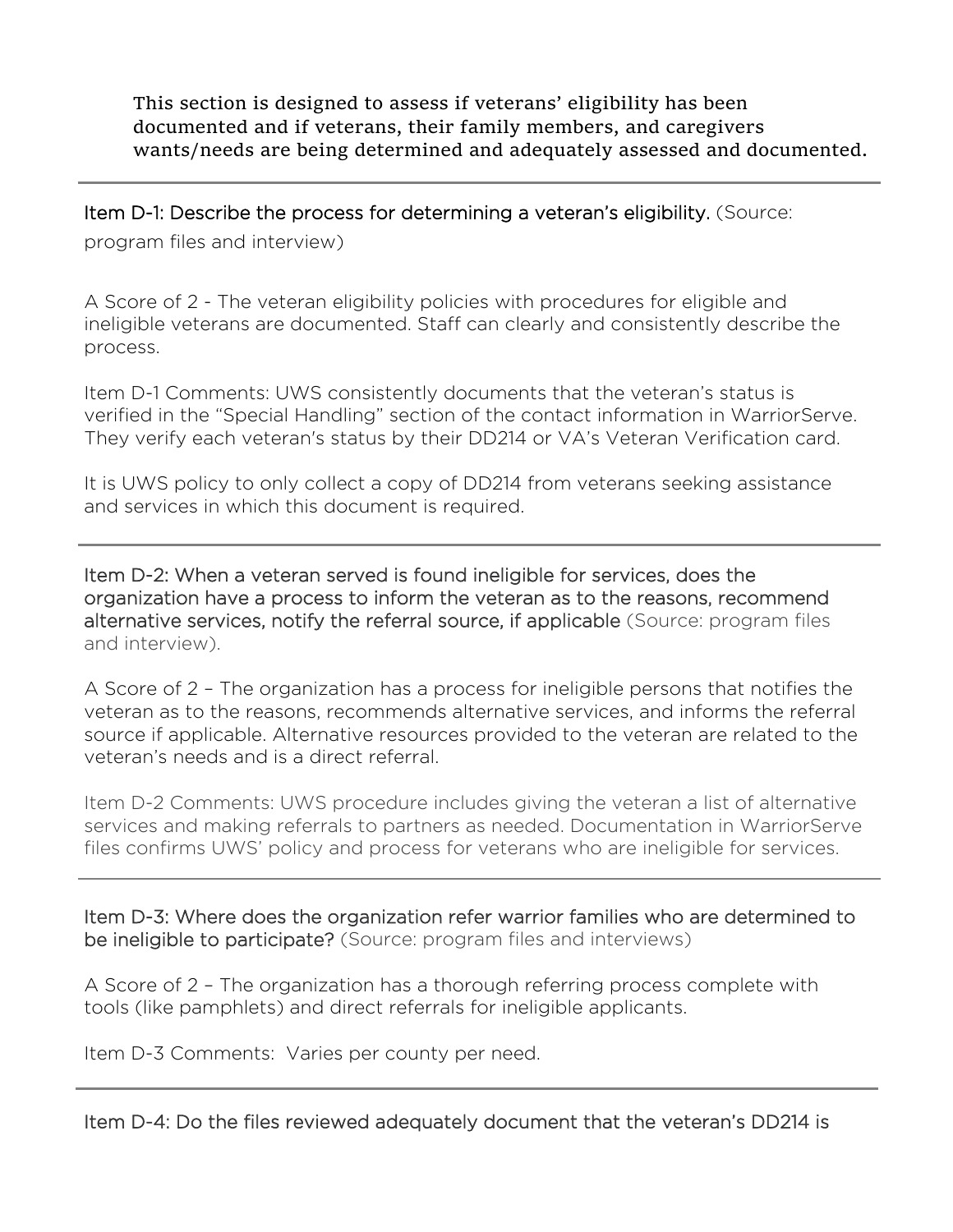### obtained. (Source: program files)

Ξ

A Score of 2 - All files requiring a DD214 to provide services are maintained.

Item D-4 Comments: UWS only collects DD214 from warriors seeking services that require this documentation. These files are uploaded and attached to the warrior's file in WarriorServe. If the hard copy document is saved, it is stored in a locked drawer in a locked room.

### Item D-5: Do the files reviewed adequately document that the veterans seeking housing are housed? (Source: program files)

A Score of 2 – The files contain clear and consistent documentation that veterans occupy permanent housing with appropriate backup documentation.

Item D-5 Comments: The files document that veterans seeking housing cases are open. Most case files adequately document that veterans seeking housing are housed. However, one case was closed, and the case outcome was documented as "Provided Housing Resources." Documentation in the examined case showed that the veteran was housed after the case was closed. Housing cases that are opened and closed on the same day with a case outcome of "Referred to Partner Agency" or "Provided Housing Resources" are not a successful resolution of a Homeless Case.

Recommendation 1: Housing cases should not be closed until the case's resolution is known. Providing the veteran with a referral to a partner agency does not mean that they will be housed. The reviewer noted some housing cases marked closed and marked "Resolved - Community Help" with case outcome listed as "Connected to HUD/SSVF Services" or "Provided Housing Resources." If the SOP is to close the case with the outcome of "Connected to HUD/SSVF," the case notes should contain documentation that follow-up was completed after the case was closed to assess whether or not the veteran was actually housed.

Recommendation 2: The contact record should be updated to reflect the current living status. Updating the contact record will allow accurate reports to track the number of warriors that UWS has assisted with permanent housing and provide a count of the number of homeless veterans vs. stably housed veterans within the system.

Item D-6: Do the files reviewed adequately document that the veterans are enrolled in education? (Source: program files)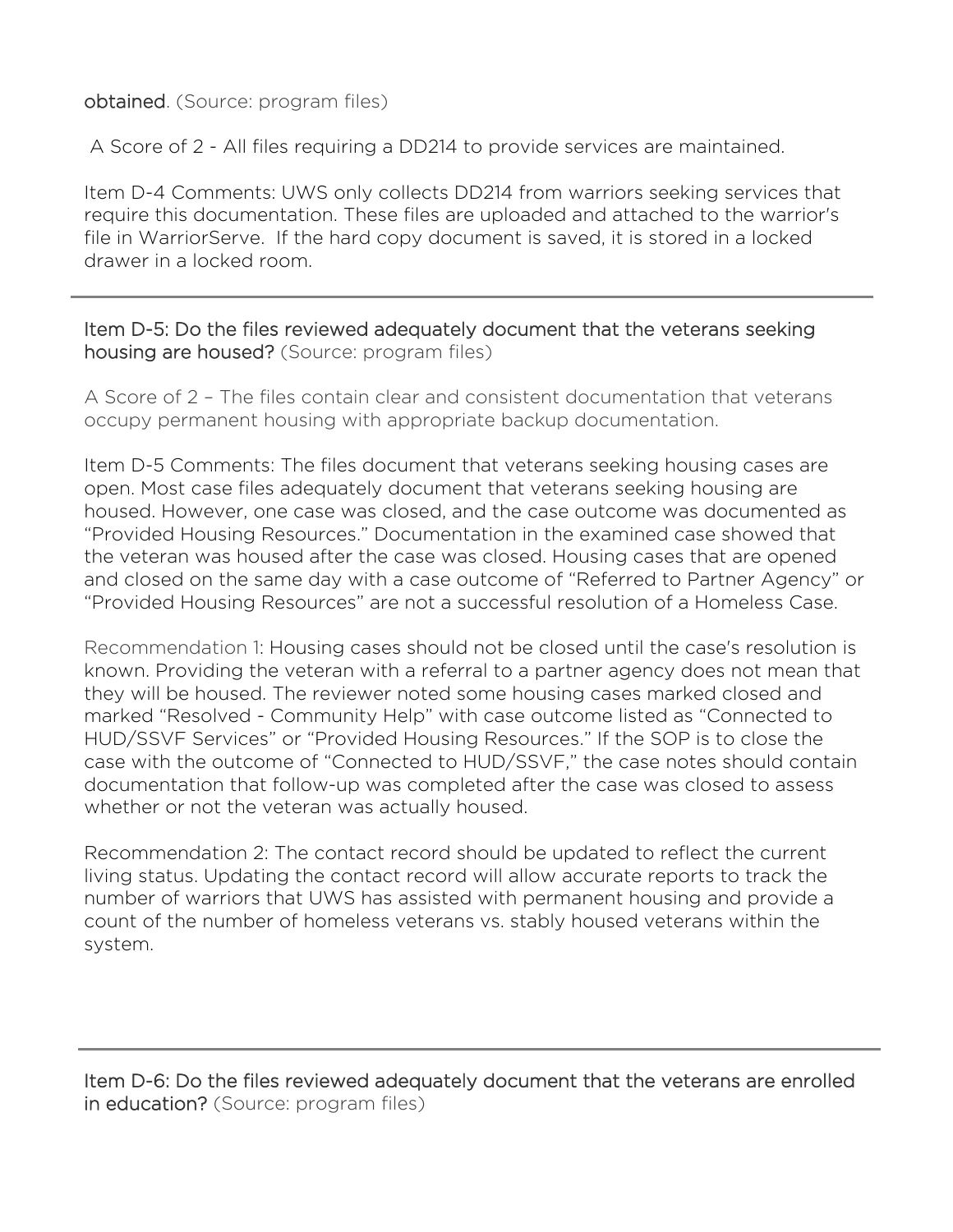A Score of 2 - Clearly and consistently documented with appropriate backup documentation.

Item D-6 Comments: UWS' WarriorServe files demonstrate clear and consistent efforts to enroll warriors in education and provide assistance with education benefit information. Documentation demonstrates that they have partner relationships with several technical colleges in their catchment area.

Recommendation: Create a "Warrior Education" record on contacts UWS assist with enrolling in education. Creating a Warrior Education will allow UWS to accurately track the number of veterans that are on track to graduate and help UWS with reporting the number of individuals actively enrolled in school, those that have graduated, their degree concentration, etc.

Item D-7: Do the files reviewed adequately document that veterans are employed or unemployed? (Source: program files)

A Score of 2 - Clearly and consistently documented with appropriate backup documentation.

Item D-7 Comments: UWS's WarriorServe files document that warriors are employed or unemployed. When appropriate, resumes are uploaded into the system.

Recommendation: When a case is closed and a veteran is employed, the contact page in WarriorServe should be updated by editing the page to reflect this change in job status. This will help with report creation to accurately understand how many are employed vs. unemployed.

Item D-8: Do the files reviewed adequately document that veterans are enrolled in the VA? (Source: consumer files)

A Score of 2 - Clearly and consistently documented with appropriate backup documentation.

Item D-8 Comments: UWS's WarriorServe files document that warriors are enrolled in the VA.

Recommendation: When an "Enroll in the VA" case is closed, and the veteran is successfully enrolled in the VA, the contact page in WarriorServe® should be updated by editing the page to reflect this change.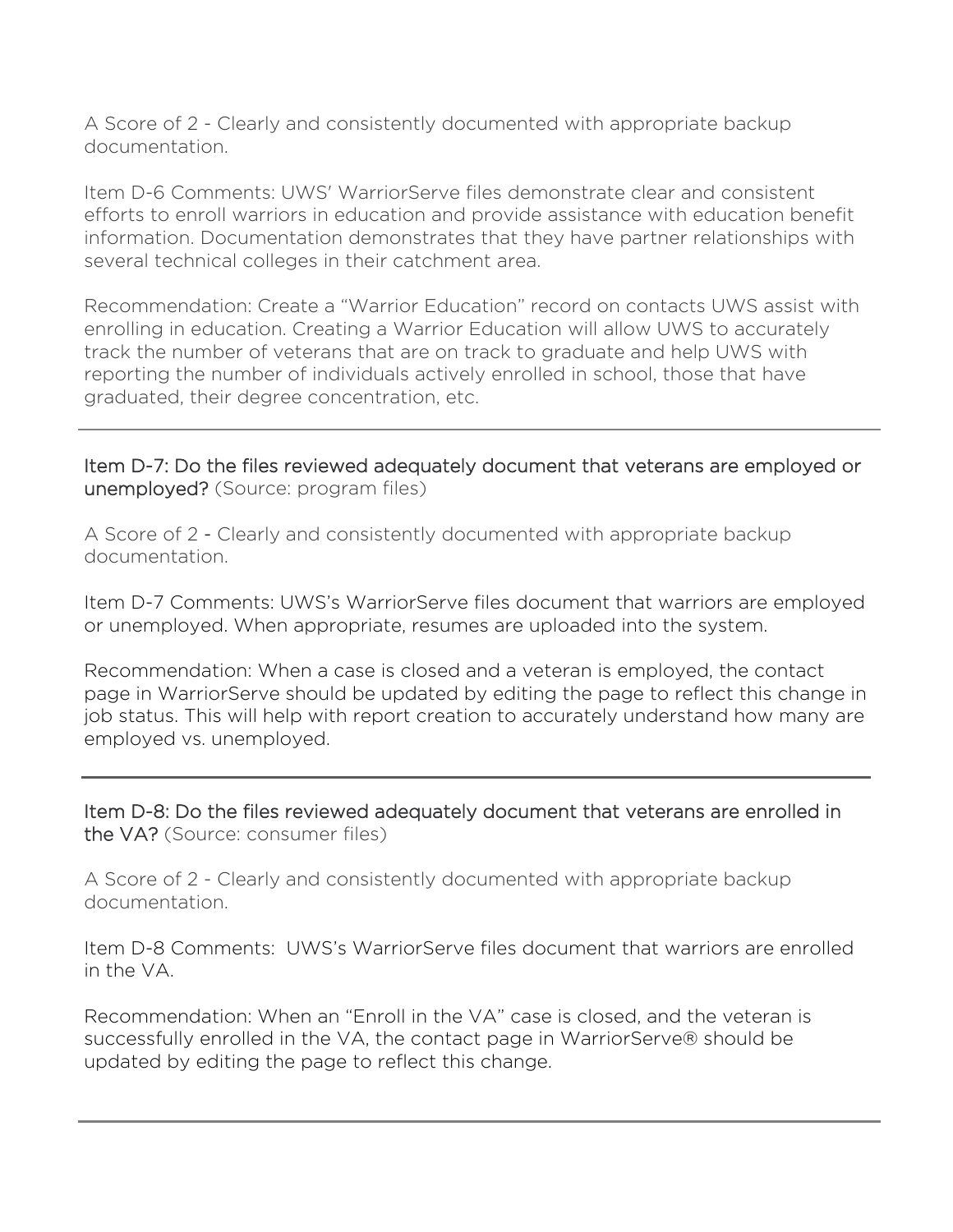Item D-9: Do the files reviewed adequately document that veterans are enrolled in eBenefits? (Source: program files)

A Score of 1 - Most files document that veterans are enrolled or not enrolled in eBenefits.

Item D-9 Comments: In the past, it was UWS' policy to suggest and assist veterans in enrolling in eBenefits strongly. The reviewer found one case that listed "Enroll ebenefits as the Community Case Type. In this case, a staff person assisted the veteran with enrollment. However, the contact information was not updated to "Yes." Of the 20 warrior contact files from the submitted warrior list, 12 of the contacts documented eBenefits as no or unsure.

Recommendation: Assist veterans with enrollment and encourage veterans to enroll in eBenefits. Cases to enroll in eBenefits for those not enrolled have not been created. UWS should document a proactive approach to enrolling veterans in eBenefits and educating veterans on the value of enrollment. If the veteran is not interested in enrolling in eBenefits, document that education was provided; however, the individual is not interested in enrolling in eBenefits. This documentation will help if there is a change in advocate. Additionally, UWS can collect information as to why individuals decline enrollment and help educate the VA on the concerns raised.

Once UWS has confirmed that a veteran has been enrolled in eBenefits, the contact should be updated to reflect this change in status.

Item D-10: Do the files reviewed adequately document that the veterans and their family members are enrolled in recreation/peer support programs? (Source: program files)

A Score of 2 - Clearly and consistently documented with appropriate backup documentation.

Item D-10 Comments: The files document that veterans and their family members are enrolled and actively participating in events. In addition to UWS's monthly hiking events, Soles Sister annual hike, and monthly family events, UWS has collaborated with organizations like American Gold Star Moms to provide supportive services and recreational opportunities to military spouses and family members.

Item D-11: Do the files reviewed adequately document that veterans are identified as pre versus post-9/11 warriors? (Source: program files)

A Score of 2 - Clearly and consistently documented with appropriate backup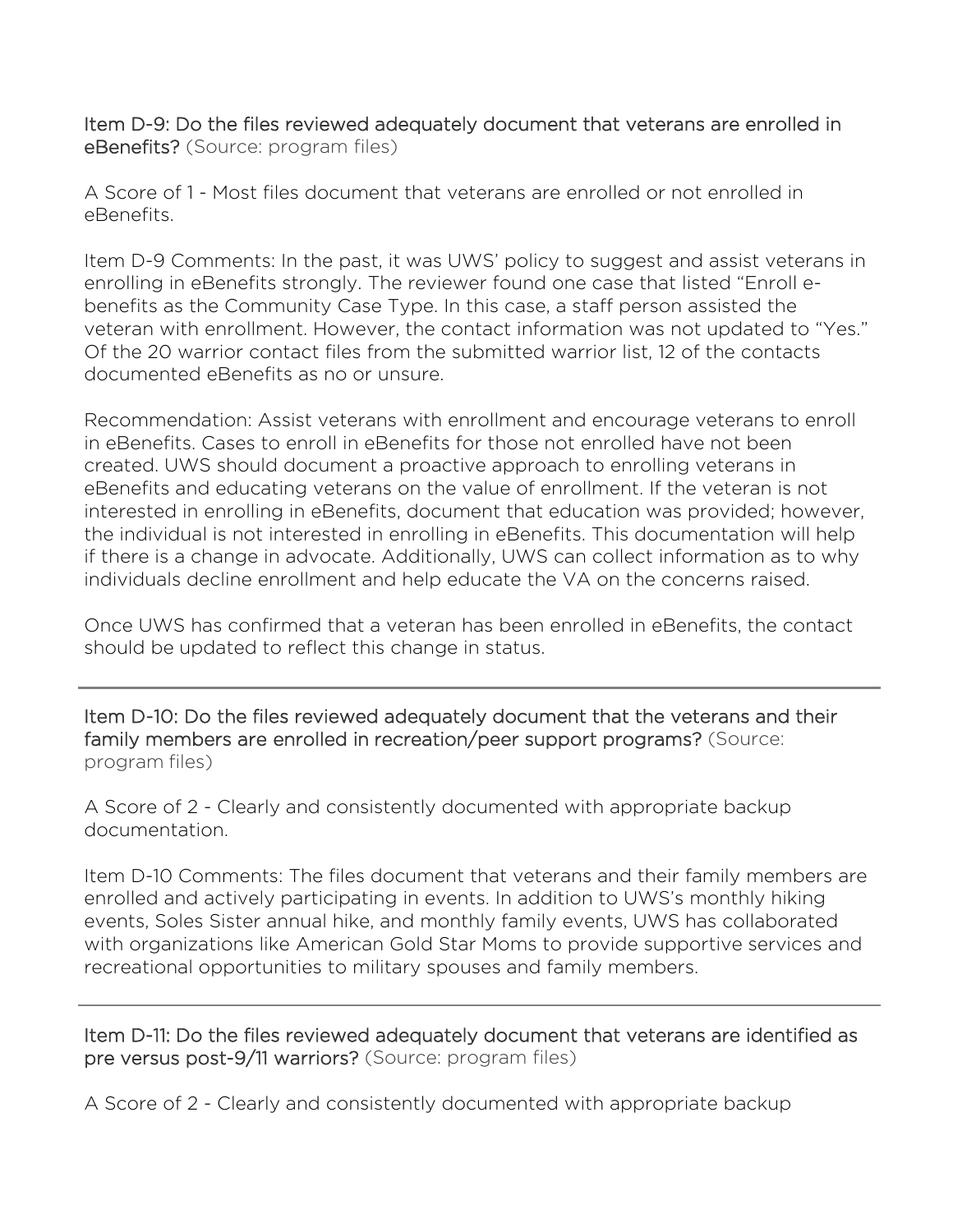#### documentation.

Item D-11 Comments: 100% of their warriors are documented as pre or post 9/11.

Item D-12: Do the files reviewed adequately document the appropriate follow-up for each veteran, their family member, or caregiver served? (Source: program files/case notes, and interviews)

A Score of 2 - Case files adequately document follow-up every three months for those actively receiving services and annually for those not requesting services. Critical cases are reviewed and signed off by program management.

Item D-12 Comments: In critical cases, documentation support that the UWS advocates follow up every seven days while the case is open. For open non-critical cases, documentation supports follow-up occurred within a month while the case was open. The case notes mention follow-up for non-critical cases that were opened and closed in a day with resources or information supplied. However, the documentation does not always support that the follow-up is being done.

Recommendation: Complete outstanding follow-up tasks. In many cases, the followup tasks listed are overdue. Complete all assigned tasks in a timely manner.

Item D-13: Do the files reviewed adequately document the case resolution for each veteran, their family member, or caregiver served? (Source: program files/case notes)

A Score of 2 - Case files adequately document case resolution. Notes document the resolution and the outcome of each case.

Item D-13 Comments: UWS utilizes the "case close-reasons" and "a case outcome" field added to WarriorServe®.

Recommendation: All cases that are opened and closed in one or two days should have a follow-up task to obtain the actual outcome and include a case note regarding the outcome. Handing someone a list of resources and not following up is not good practice for engagement over time. Building a trusted relationship takes more than handing a veteran a piece of paper. If the outcome was achieved, documentation should support it. Without a follow-up note, one cannot know if the veteran's case was truly resolved.

#### Section D. Overall Comments: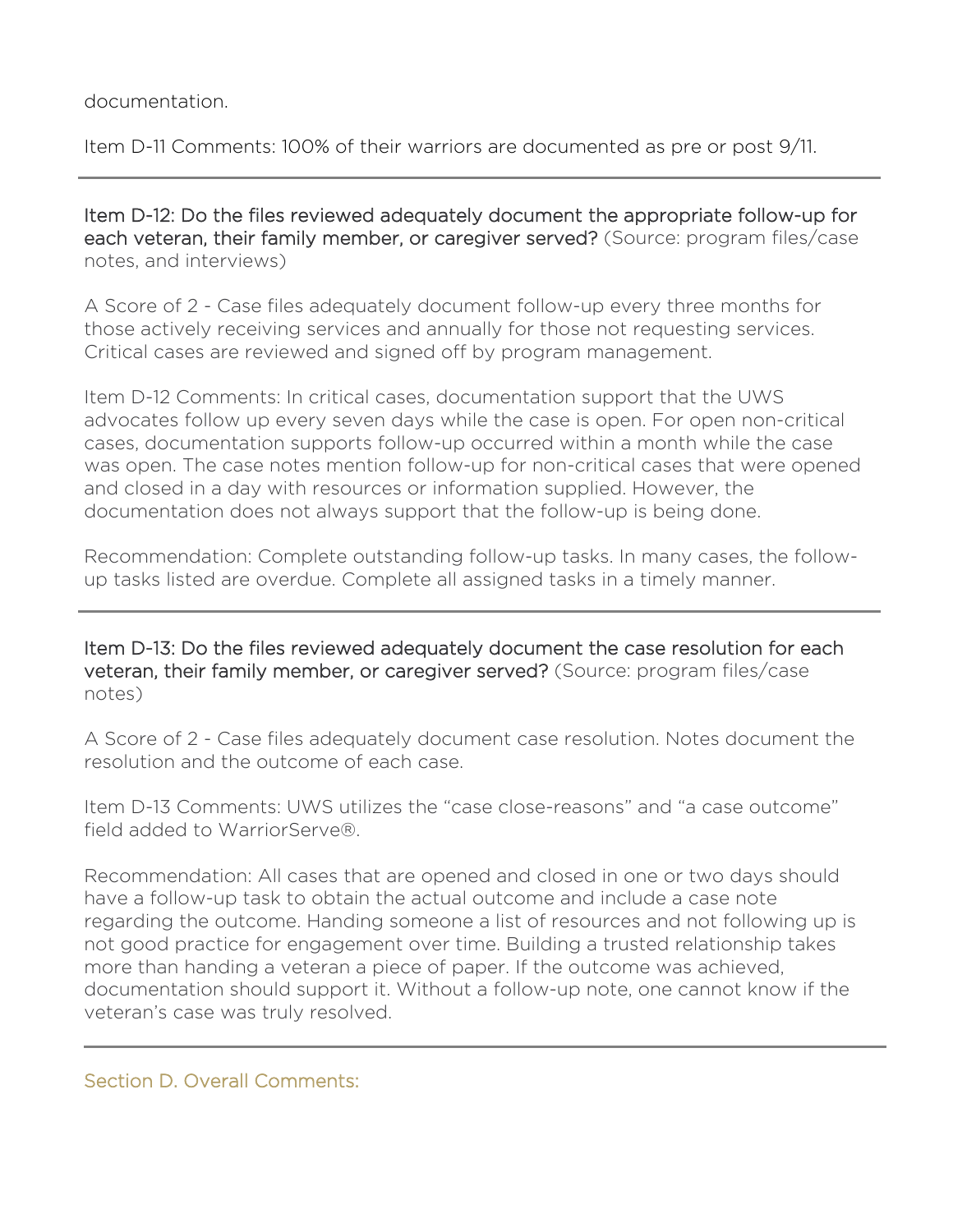UWS's documentation in WarriorServe demonstrates the great work being done by UWS. In most cases, the documentation found in the contact and case notes has been standardized, and the content is appropriate. The reviewer noticed documentation issues when an intern leaves. The procedure demonstrated in WarriorServe is for the intern to email the service member of the change in advocate. At this point, the new advocate should reach out to the service member to complete the introduction. The documentation in WarriorServe reveals long time gaps in the relationship when an intern leaves and the new advocate reaches out.

Additionally, the reviewer noted many circumstances in which documentation indicated that follow-up was needed. However, no documentation existed that the follow-up was ever completed.

Recommendation 1: Create an SOP in which advocates create a task each time the word "follow-up" is mentioned in a case note. This task should be assigned to a specific person, dated, and given an early morning time so that the task will appear on the advocate's home page when they log into WarriorServe.

Recommendation 2: To assist with the annual follow-up of all warriors. Creating a workflow and email template in WarriorServe® that automatically sends an email on the year to date of the contact creation. This automatic workflow will serve the purpose of yearly follow-up and provide the follow-up documentation within WarriorServe®. A yearly email or call could double task as a check-in for the Quality of Life Assessment.

Recommendation 3: Files indicate that critical housing cases have been closed and marked "Resolved - Community Help" with case outcome listed as "Connected to HUD/SSVF Services" without further documentation that the veterans were housed. If the SOP is to close the case with the outcome of "Connected to HUD/SSVF," the case notes should contain documentation that follow-up was completed after the case was closed to assess whether or not the veteran was actually housed. If the veteran was housed, proper close-out notes should reflect the situation and tell the whole story.

# **E. Case Coordination of Supportive Services**

This section is designed to assess the organization's performance in conducting on-going veterans, veteran family members, and caregivers' need assessments. Along with coordinating the supportive services identified in the approved agreement.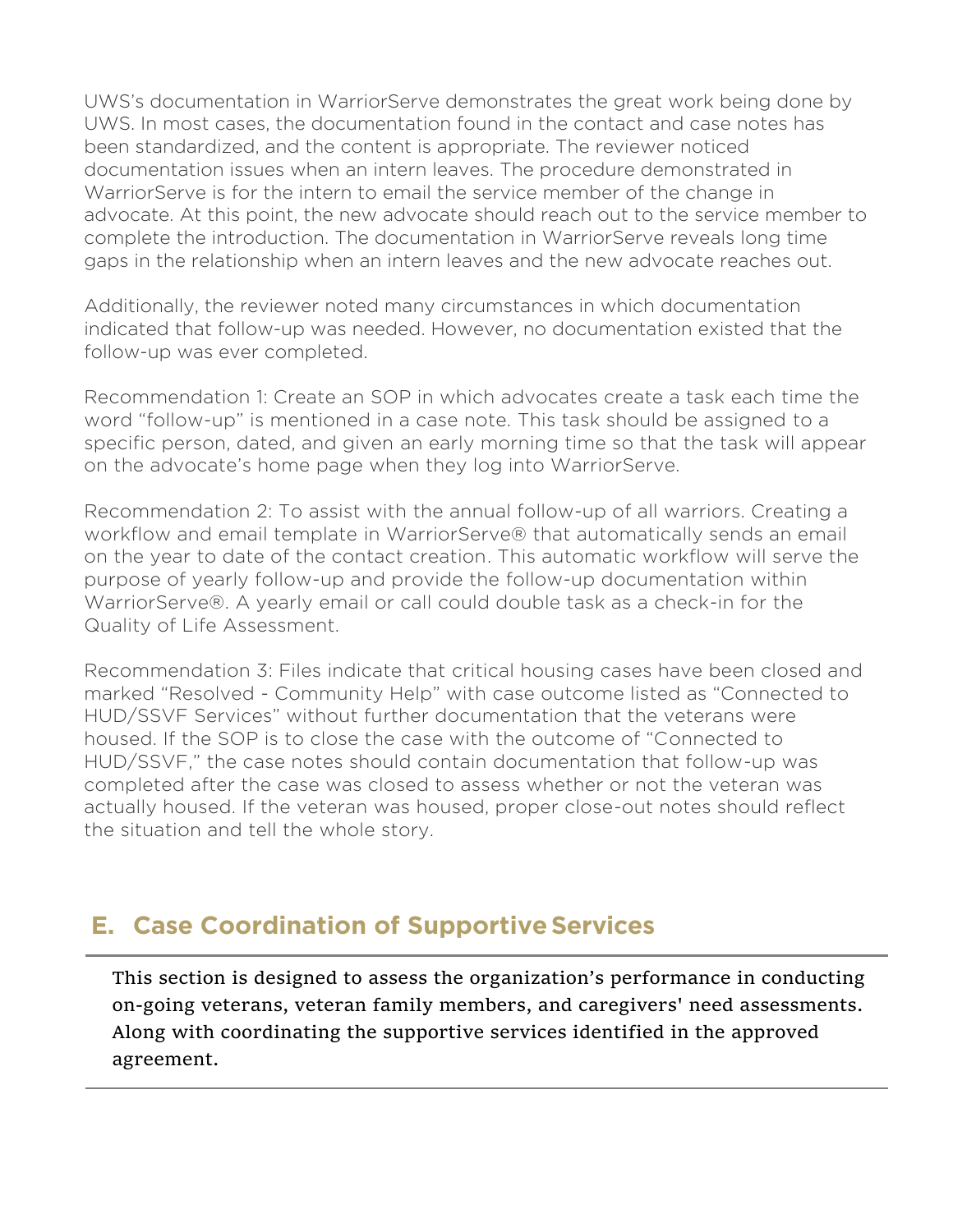### Item E-1: Describe the supportive services coordinated on behalf of veterans, their family members, or caregivers. (Source: organization application, interviews)

A Score of 2 – The organization coordinates supportive services based on the needs as a result of a comprehensive assessment.

Type of Benefits/Services Provided:

|                                                | Provided<br>Internally by<br>Organization | Provided Using<br>Referrals to Other Provided<br>Organizations | Not |
|------------------------------------------------|-------------------------------------------|----------------------------------------------------------------|-----|
| VA Health care services (Physical)             | Assist with<br>application                | X                                                              |     |
| VA Health care services (Mental)               | Assist with<br>application                | $\times$                                                       |     |
| Daily living services (ADL)                    | Assist with<br>application                | $\times$                                                       |     |
| Personal financial planning services           | Χ                                         | X                                                              |     |
| Transportation services                        | X                                         | $\times$                                                       |     |
| Income support services                        | X                                         | $\times$                                                       |     |
| Legal services                                 | Collaborates<br>with VTC                  | $\times$                                                       |     |
| Childcare                                      |                                           | $\times$                                                       |     |
| Housing counseling, housing search             | Χ                                         | $\times$                                                       |     |
| Educational Assistance/Support                 | X                                         | $\times$                                                       |     |
| Employment Assistance/Support                  | Χ                                         | $\times$                                                       |     |
| <b>WWP Alumni</b>                              | X                                         |                                                                |     |
| Outreach                                       | $\times$                                  | $\times$                                                       |     |
| Access to Recreation/Volunteer/Peer<br>Support | $\times$                                  | $\times$                                                       |     |

Other benefits/services offered internally by the organization:

- Outdoor Recreation Opportunities
- Family Support
- Caregiver Support
- Volunteer Opportunities

Item E-1 Comments: UWS continues to provide support to individuals and the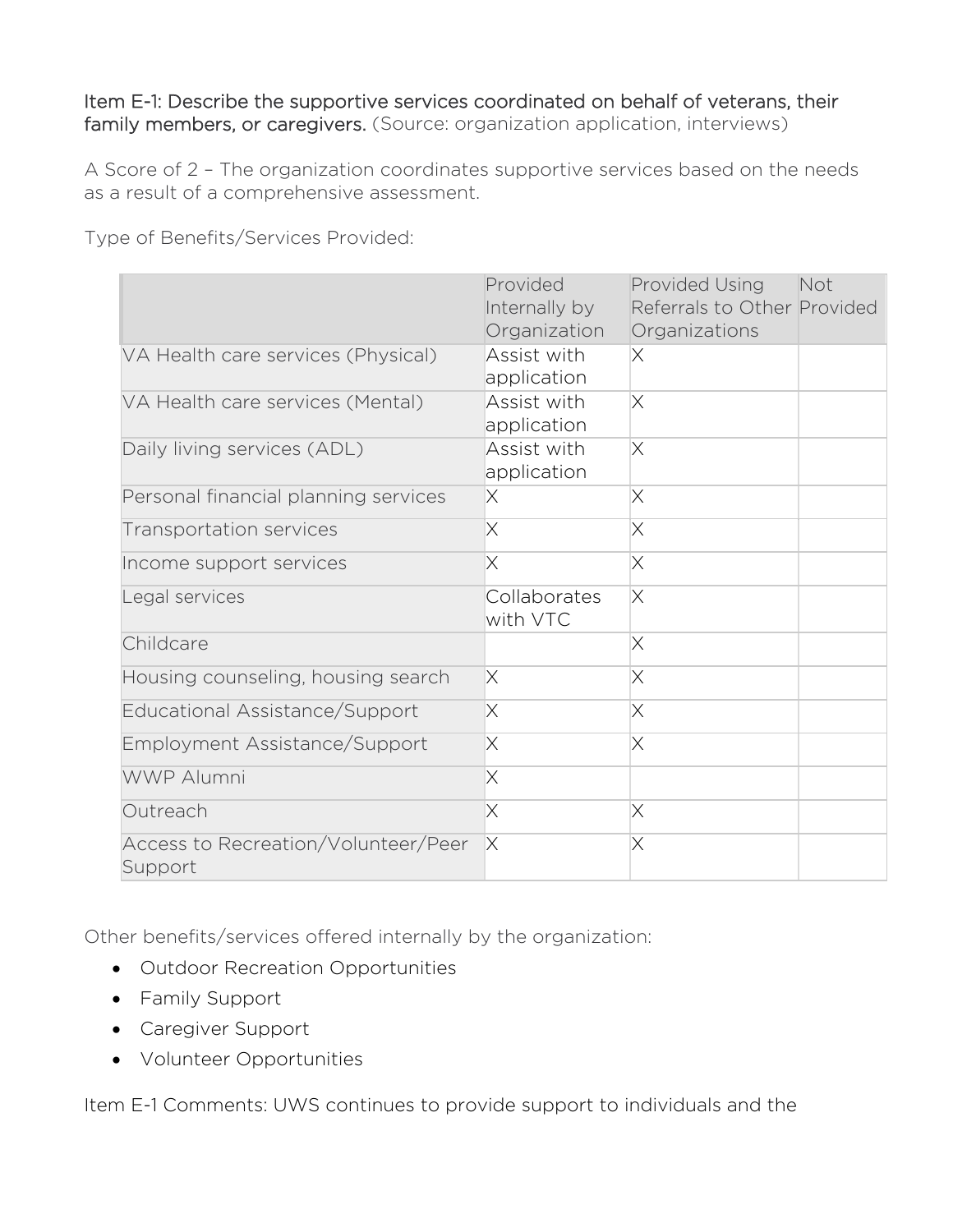community based on need. They do not duplicate efforts that are already existing in the community. If they need to provide support when a resource is lacking or overutilized, they ensure their work is collaborative.

Item E-2: Describe the location where case coordination of services takes place: Does the organization have space, materials, and staffing available to provide the appropriate level of coordination? (Source: organization's agreement, interviews, and visual observance, community map of all available resources within the service area ex: Community Profile Map)

A Score of 2 – The organization coordinates services with the appropriate space, materials, and/or staffing. The organization's services are flexible and coordinated in the agency's community, dependent on consumers' needs.

Item E-2 Comments: UWS has four office locations.

Item E-3: Is there a coordinated, holistic plan that is developed with the active involvement of each veteran served that identifies:

Overall goals Specific measurable objectives Methods/techniques to be used to achieve the objectives Those responsible for the implementation

(Source: case notes, files, and interviews, Community Map or Resource List)

A Score of 2 - The holistic plan is directly related to identifying overall goals, identifying specific measurable objectives, the methods/techniques to achieve the objectives, and identifying those responsible for the implementation. The holistic plan is reviewed with the veteran on a regular basis.

Item E-3 Comments: UWS' plan includes an initial background note stating what the veteran is seeking. The plan continues with the opening and assigning of cases to the appropriate advocate with a goal of two cases per individual to ensure the advocate is holistically supporting the individual. Follow-up is noted as needed. Cases are closed with the appropriate reason that indicates success or failure, and case outcomes indicate achievement or failure of the goal.

Warriors who are not actively engaged in the process and are unresponsive to calls and emails are closed. When such cases are closed, they receive an email or letter that their case has been closed due to lack of engagement.

Item E-4: Are veterans, their family members, and caregivers provided with referrals and related activities to help them obtain needed support services? (Source: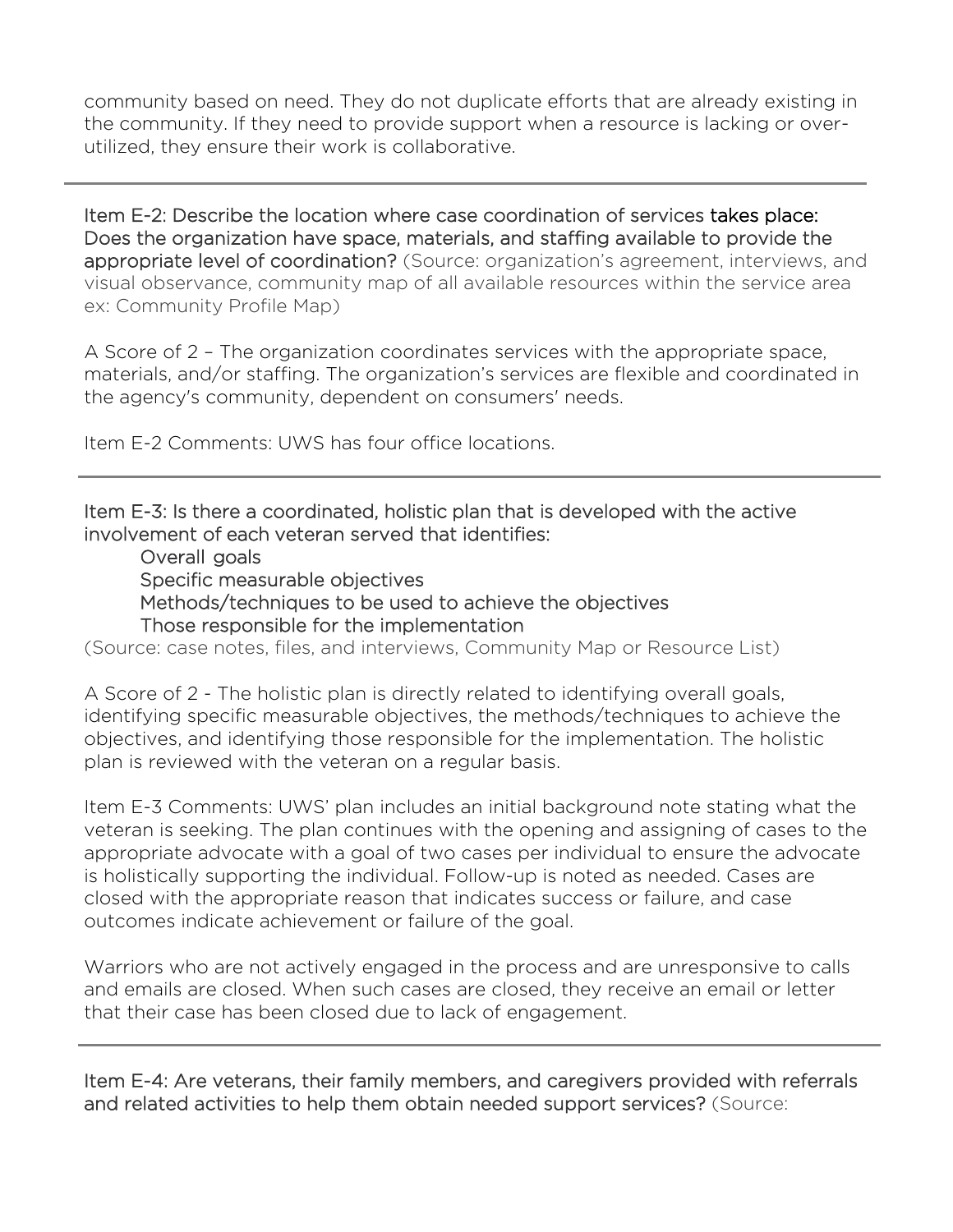program files, staff, and consumer interview)

A Score of 1 – The files reviewed adequately document that warriors were provided referrals and related activities to help warriors obtain needed supportive services.

Item E-4 Comments: Documentation in the case files demonstrates that UWS typically offers the warrior phone number and information about the support services but rarely gives a warm handoff or a direct referral. Some of the files reviewed did not document whether the warrior followed through with the referral. The UWS team has stated they would like to utilize WarriorServe® to better send and receive referrals as well as track them through to follow-up, closure, and measuring outcomes.

Recommendation 1: All fellows, interns, and staff should create a task to call/text/email two weeks after referrals are made/education on resources has been shared for non-critical support services cases. This follow-up reminder will assist with documentation and building a long-term, trusted relationship.

Recommendation 2: America's Warrior Partnership is available to discuss ways to streamline referral tracking through WarriorServe upon request.

Item E-5: Is a list of resources that identifies partner organizations that provide services to veterans, their family members, and caregivers available? (Source: organization agreement, interviews, and Community Resource List)

A Score of 2 - The list of organizations the organization is working with is a comprehensive list that will provide supportive services to consumers, including VA services and mainstream services. Most of the organizations are functioning as partners.

Item E-5 Comments: UWS has a growing list of partner organizations. They are a founding member of Upstate Veterans Alliance Network, which is a collaboration of 200 community organizations across ten counties of Upstate South Carolina. This organization meets quarterly. All areas of the holistic wheel are covered, including community-based supportive services and VA services.

Recommendation: America's Warrior Partnership can assist with importing the resource directory into WarriorServe® if UWS is interested in that feature.

Ī

Item E-6: Are veterans provided assistance in obtaining any benefits from VA for which they are eligible? Including but not limited to the following: Vocational and rehabilitation counseling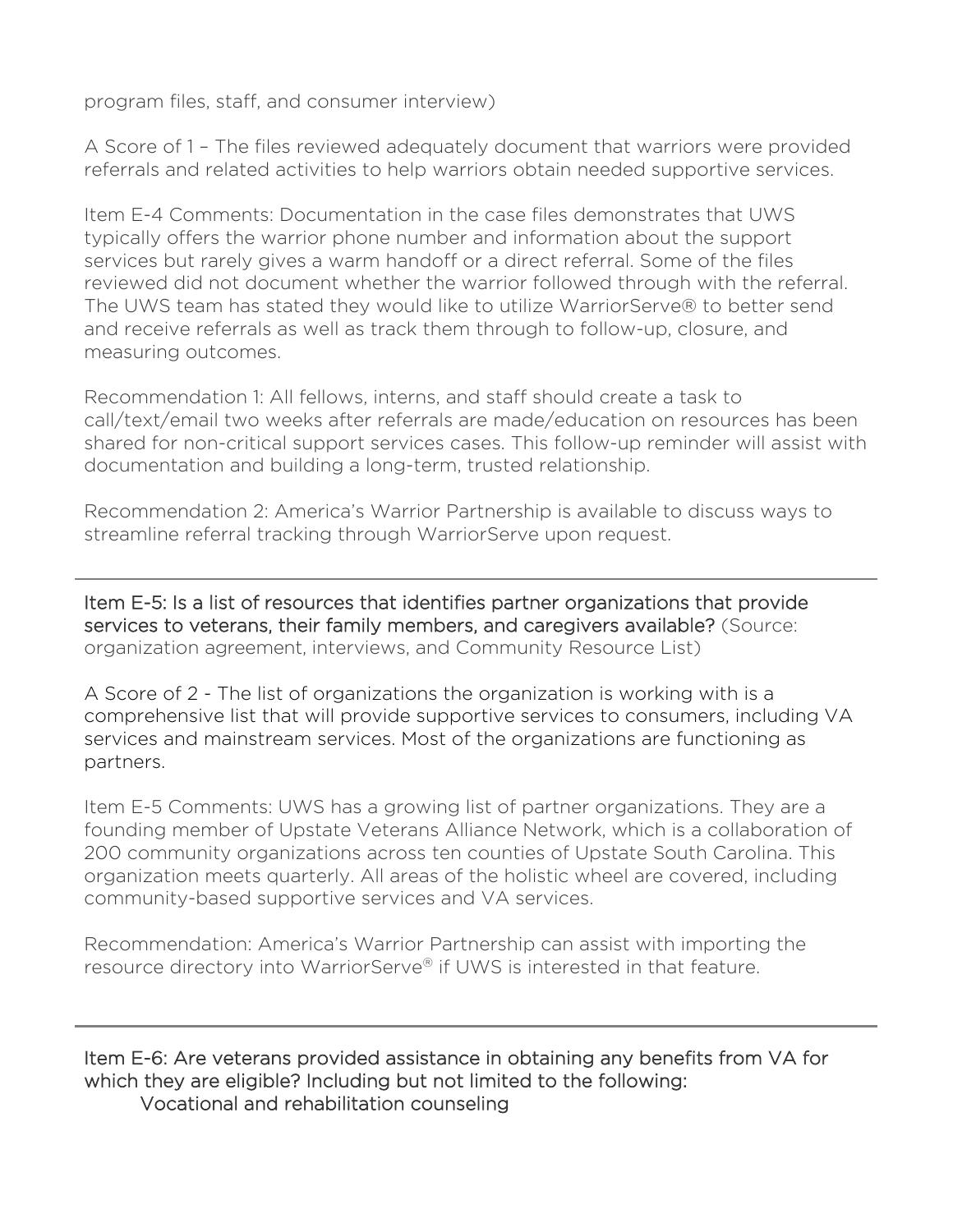### Employment and training service Educational Assistance Health Care Services

(Source: program files, interviews)

A Score of 1 - The files reviewed adequately document that consumers were provided assistance in obtaining any VA benefits for which the consumer is eligible.

Item E-6 Comments: Cases are referred to the VA and then closed as resolved without follow-up to see if the benefit was received. Often VA cases are opened and closed on the same day. The Case Outcome shows that UWS "Provided Education Resources" or "Provided Information/Application," however, most cases lack the follow-up to document whether the warrior obtained the benefit.

Recommendation: Have fellows/staff create a task to call/text/email two weeks after referrals are made/education on resources was provided and a task for 30 days later to determine whether or not the veteran received the VA benefit. This follow-up reminder will assist with documentation and help develop a long-term, trusted relationship.

Item E-7: Are veterans, their family members, and caregivers provided with assistance in obtaining and coordinating the provision of public benefits? Including but not limited to the following:

Health care services (Physical and Mental health) Daily living services Personal financial planning services Transportation services Income support services Fiduciary and representative payee services Legal Services Child Care **Housing Counseling** Educational assistance/support Vocational assistance/support WWP Alumni Program Recreation/Volunteer/Peer support

(Source: program files, interviews)

A Score of 1 - The files reviewed adequately document that veterans, veteran family members, and veteran caregivers were provided assistance in obtaining any public benefits for which they are eligible.

Item E-7 Comments: Most of the files reviewed lack documentation showing whether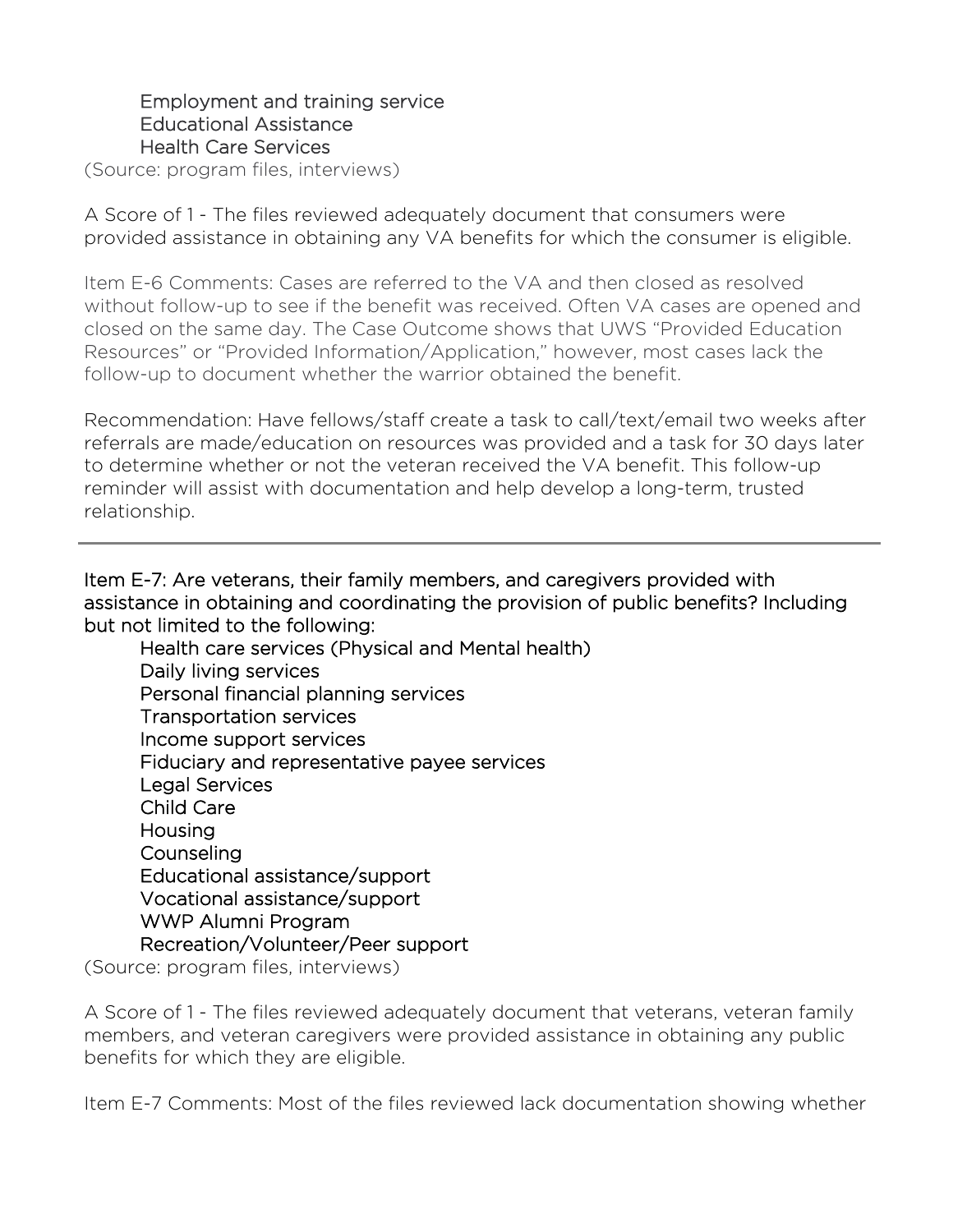the warrior received the benefit. The files show that cases are opened and closed with a list of resources provided but no follow-up to see if the person called the resources or received the benefit or not.

Recommendation: Staff/fellows should create a task for any follow-up action required.

Item E-8: Are the supportive services being coordinated consistent with Community Integration Program Deliverables? (Source: program files, interviews, agreement, and Monthly Reports)

A Score of 2 - The supportive services provided are consistent with those described in the approved application. The supportive services provided are consistently and regularly reviewed by program leadership.

Item E-8 Comments: UWS continues to use its case closure approval system for critical cases. Leading advocate supervisors must review cases before the official closing of the case. UWS continues to use an approval button in WarriorServe® to track cases reviewed. Documentation in WarriorServe® supports this approval procedure.

I

Item E-9: Does the organization conduct on-going assessments of each veteran, their family member, or caregiver supportive services needs and reviews the coordinated holistic plan with respect to expected outcomes? (Source: program files and interviews)

A Score of 2 - The organization conducts on-going assessments of the supportive services and reviews the holistic plan with respect to outcomes with the veteran, veteran family member, or caregiver. The organization modifies the holistic plan as new needs are identified or outcomes are achieved.

Item E-9 Comments: Documentation in the WarriorServe® files supports on-going modification of the holistic plan. The reviewer noted new cases are opened and closed over time as new needs are identified, and outcomes are achieved. Closed cases are documented to the successful or unsuccessful resolution, and case outcomes have been added to further document the actual results of the case. UWS recently set a goal to have each advocate open at least 2 cases per individual to ensure they are supporting them holistically.

Recommendation: A quick Quality of Life survey should be completed at the initial intake assessment, every 90 days when a veteran is actively seeking access to service or support, and annually, by proactively monitoring veterans' well-being. Community Integration organizations can catch signs of hopelessness early and stay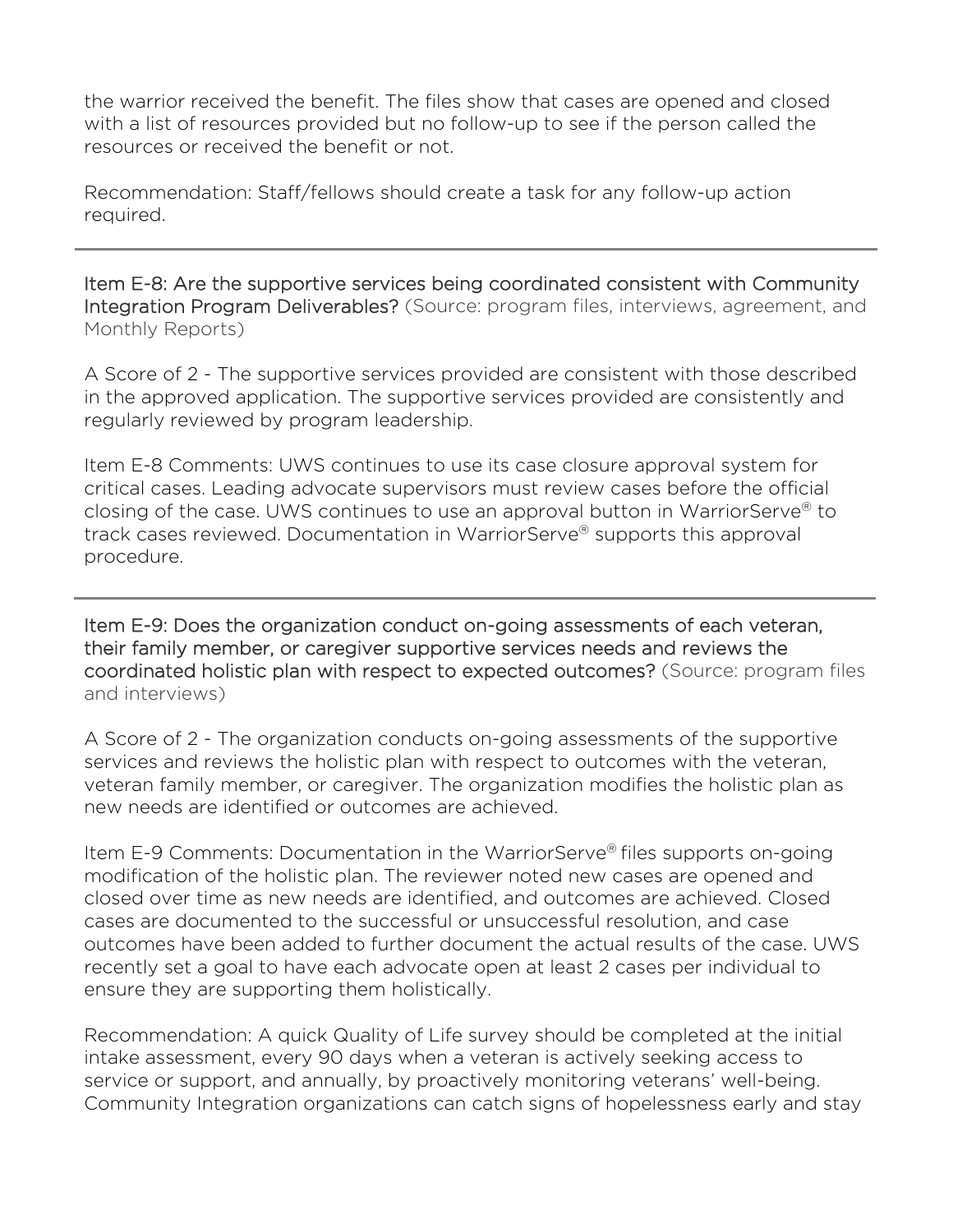upstream in suicide prevention. Quality of life is a long-term goal of Community Integration for the overall veteran population; however, you may also see a change in each individual over time. Having both a quantitative and qualitative story of your program's success will help raise cause for support for your efforts and help improve your program's efficiency.

Item E-10: Is the organization modifying its strategies for outreach and engagement for each applicable program deliverable based on reported barriers? (Source: Monthly Reports, interviews, and organization's agreement)

A Score of 2 – Outreach and engagement strategies have been modified and implemented based on program outcomes and barriers.

I

Item E-10 Comments: UWS continues its relationship with Prisma Health, resulting in high outreach numbers. UWS has initiated a relationship with Spartanburg Regional Hospital as well. They continue their outreach to incarcerated veterans at jails through the justice-involved veterans' outreach program. They are in the process of refining their proactive approach through early identification, resource referral, and case coordination. UWS' fellowship program continues to support its outreach efforts. The program has grown to 8 fellows, including an in-house family service fellow and an employment fellow.

Item E-11: Is the organization updating its community list of all available resources within the service area accordingly based on what barriers they have encountered in achieving the program deliverables? (Source: Monthly Reports and Community map of all available resources within the service area.)

A Score of 2 - The list of available resources has been fully updated.

Item E-11 Comments: The UWS and Upstate Veterans Alliance Network Steering Committee (UVAN) promotes and supports opportunities to benefit veterans and the community by focusing on issues surrounding all areas regarding veterans' quality of life: health and wellness, basic needs assistance, educational and vocational training, employment, and continued support.

UVAN exists to increase awareness of services and referral criteria between and among veteran support organizations, to facilitate more effective referrals for veterans, to meet their needs and to identify unmet needs, work to fill the gaps, and foster partnerships between and among organizations. In partnership with members of UVAN, UWS works to maintain a comprehensive veteran resource directory.

Recommendation: America's Warrior Partnership can assist with importing the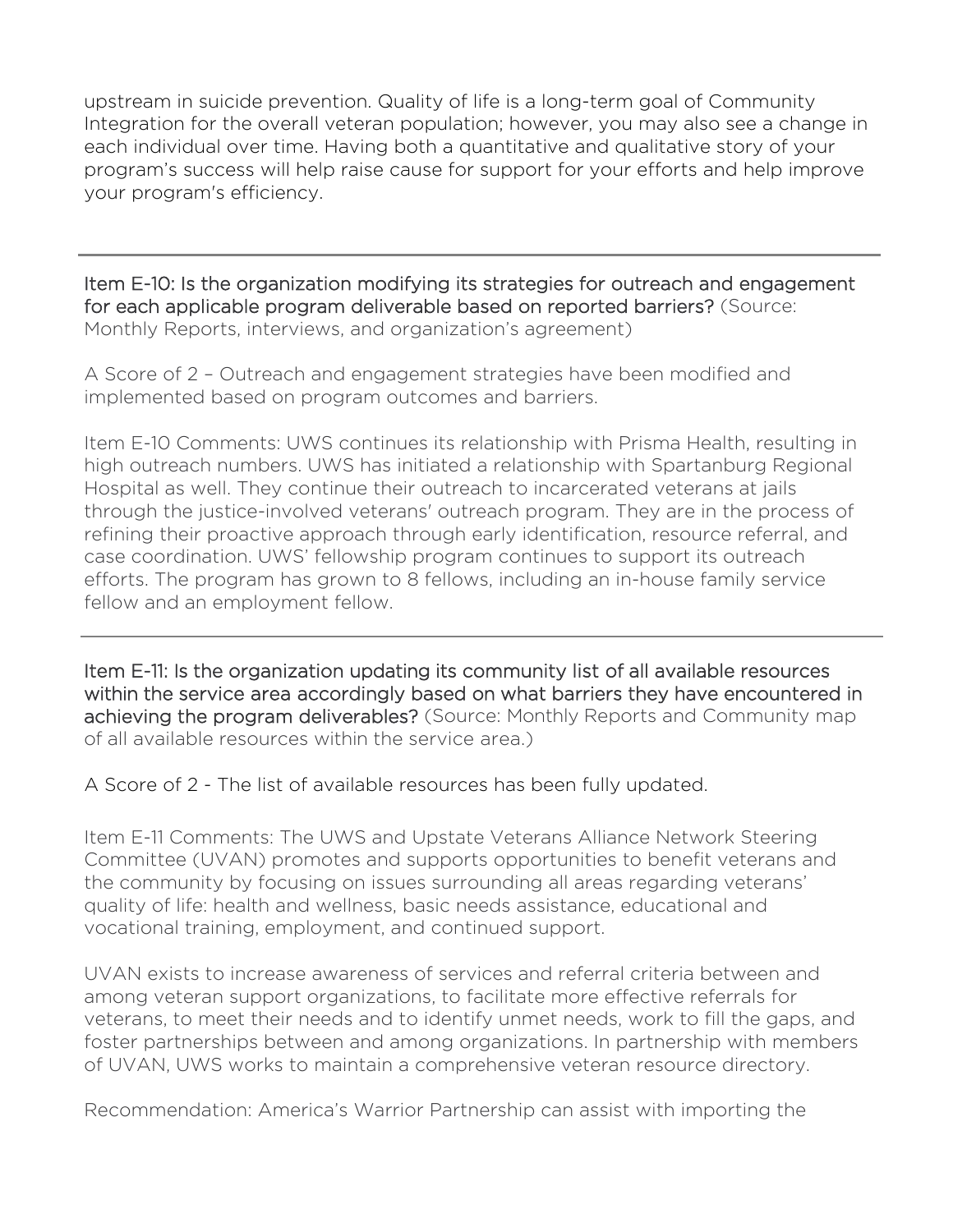resource directory into WarriorServe® if UWS is interested in that feature. This will allow the directory to be updated in real-time.

### Veteran Verification Calls:

The reviewer randomly selected 25 veteran files via WarriorServe® and determined that the assistance being provided to veterans is holistic and supportive.

The reviewer conducted an in-depth analysis of the information obtained and documentation (i.e., outreach, follow-up, and case coordination efforts). Following a comprehensive review of the documentation, America's Warrior Partnership staff contacted 10 out of the 25 files.

The following script was used:

"Hi, my name is \_\_\_\_\_\_\_\_\_\_\_\_\_\_\_\_\_\_; I'm calling on behalf of UWS. I am with a third-party organization conducting a program review for them. Have you heard of UWS?

(If yes) Have you been pleased with the information and the services they have provided? Are there any other services or programs that you would like UWS to provide or connect you with?

(If no) UWS is committed to assisting veterans in the Upstate of South Carolina. You can find out more about them at Upstatewarriorsolution.org.

Thank you for your service and for your time. Have a great day!"

(The following voicemail was left if the veteran did not answer.)

"Hello, I am calling on behalf of UWS. I would like to take this opportunity to thank you for your service."

Their responses are listed below:

M.G. did not answer.

C.B. did not answer.

J.L. did not answer.

T.J. is pleased with UWS and the information/services provided. T.J. mentioned they have been provided the information needed, but the outcome has not been achieved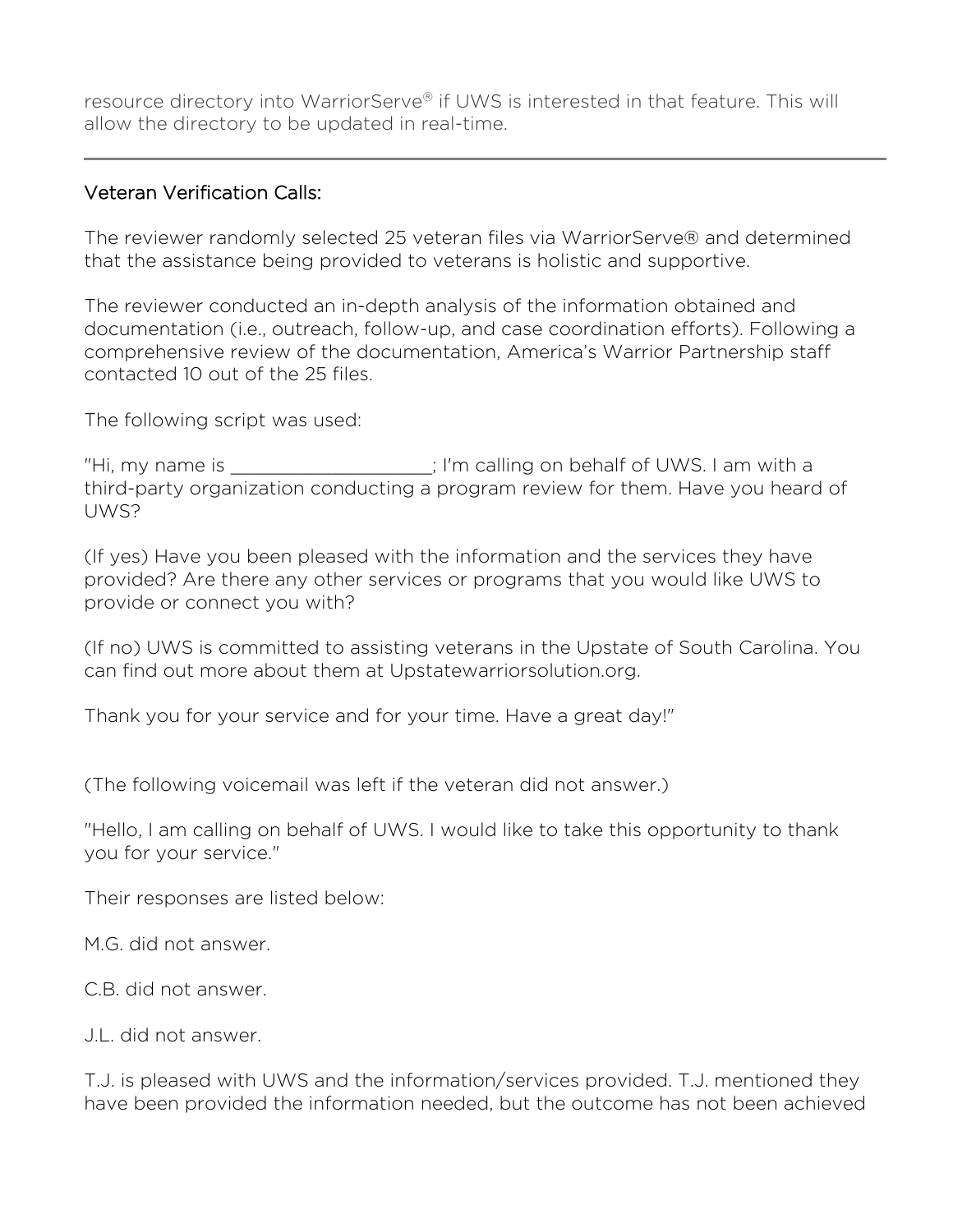yet. While they are waiting, T.J. would like to explore other options for support in the meantime. T.J. is currently navigating community services on their own.

W.S. an individual answered the phone and then hung up after the evaluator announced their name and that they were calling on behalf of UWS.

J.M. did not answer.

J.H. did not answer.

R.H. is pleased with UWS and the information/services provided. R.H. did not need any additional services or information at this time.

M.P. did not answer.

M.P. has heard of UWS. M.P. mentioned before the pandemic that they had reached out to get a copy of their DD-214. M.P. mentioned they lost touch with UWS. M.P. would like someone to reach out regarding the DD-214 request.

### Section E. Overall Comments:

UWS continues to provide leadership in the veteran space for the Upstate of South Carolina. UWS is a member of the Upstate Veteran Alliance Network (UVAN) that brings together local veteran providers with VA leadership to gain a better perspective of veteran care at the local level. Additionally, their Community Action Boards in Greenville County, Spartanburg County, Pickens, and Anderson continue to bring together residents, business owners, professionals, first-responders, and various social service agencies, all of whom support the collective mission to serve local warriors. They are developing a CAB in Oconee County.

Upstate Warrior Solution served their community's veterans throughout the COVID-19 pandemic. They conducted over 4,500 warrior check-ins and partnered with Premier Foundation to distribute a \$60,000 COVID-19 relief fund to 80 local veterans who were furloughed or experienced financial hardship due to COVID-19.

Recommendation 1: Follow-up on cases in which information or resources were given and closed in one day. Have fellows/staff create a task to call/text/email two weeks after a resource list is provided, or a referral is given to another service organization. This follow-up procedure will assist with documentation and help to build a longterm relationship. A little follow-up to gauge the success of the referral list assists in building a trusted relationship and helps evaluate the service providers. When relationships based on trust are built, veterans will seek assistance before the crisis occurs, they will seek advice on volunteer opportunities and ways to give back, and they will spread the word and become active participants with UWS. Lack of follow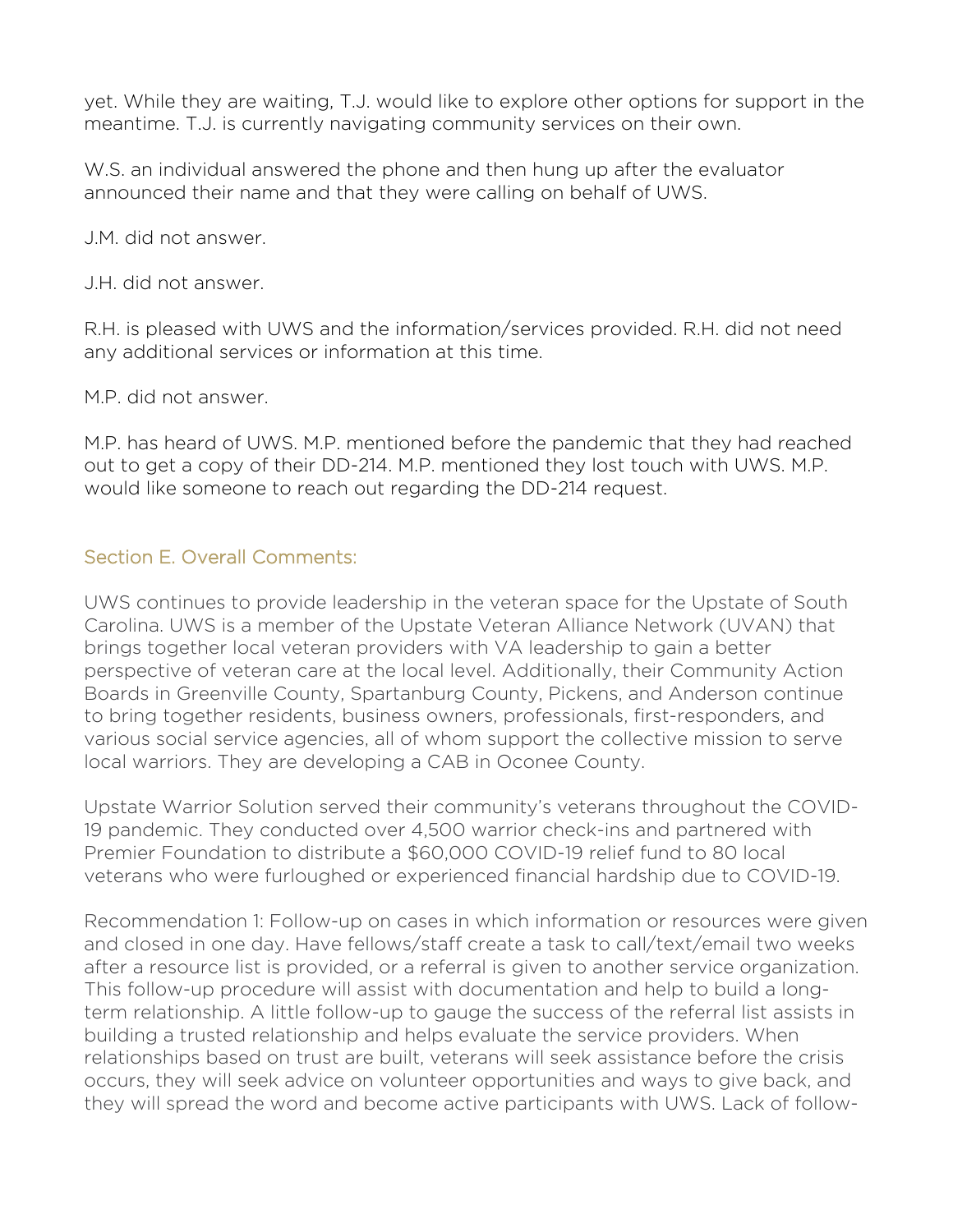up leaves a negative impression, especially when the referred organization fails to provide or is unable to provide a service. It also can lead to a veteran falling through the cracks. Follow-up is imperative.

Recommendation 2: Conduct a quick Quality of Life (QoL) survey at the initial intake assessment, every 90 days when a veteran is actively seeking access to service or support, and annually. When organizations serve veterans in their community holistically over time, needs and wants are identified and fulfilled, and veterans' quality of life increases. Through this increased quality of life and earned trust, issues are identified early before they become a crisis. When veteran support organizations practice the Community Integration Model of veteran empowerment, you will see an increase in protective factors that can reduce suicide within the community. The QoL survey will help you track program efficiency with an individual as well as for the veteran population within the community.

# **F. Financial Management and Cost Allowability**

This section is designed to review the organization's financial management system and expenditures. This section is designed to review the organization's cost allocation to verify that its procedures comply with contractual obligations and program budget.

Item F-1: Does the organization have written procedures for recording financial transactions, a current accounting manual, and a chart of accounts? (Source: Organization policy manual, organization interview)

A Score of 2 – Procedures for financial management are clearly written and include action steps. There is evidence that the policies and procedures for financial management are communicated to staff and regularly reviewed.

Item F-1 Comments: Theresa Thompson, Deputy Director of UWS, stated there have been no major changes since last year on this policy and procedure.

Item F-2: Does the organization maintain a policy manual covering the authority for approving financial transactions? (Source: Organization policy manual, organization interview)

A Score of 2 – The organization maintains a policy manual covering authority for approving financial transactions; there is evidence that the manual is periodically reviewed by relevant staff.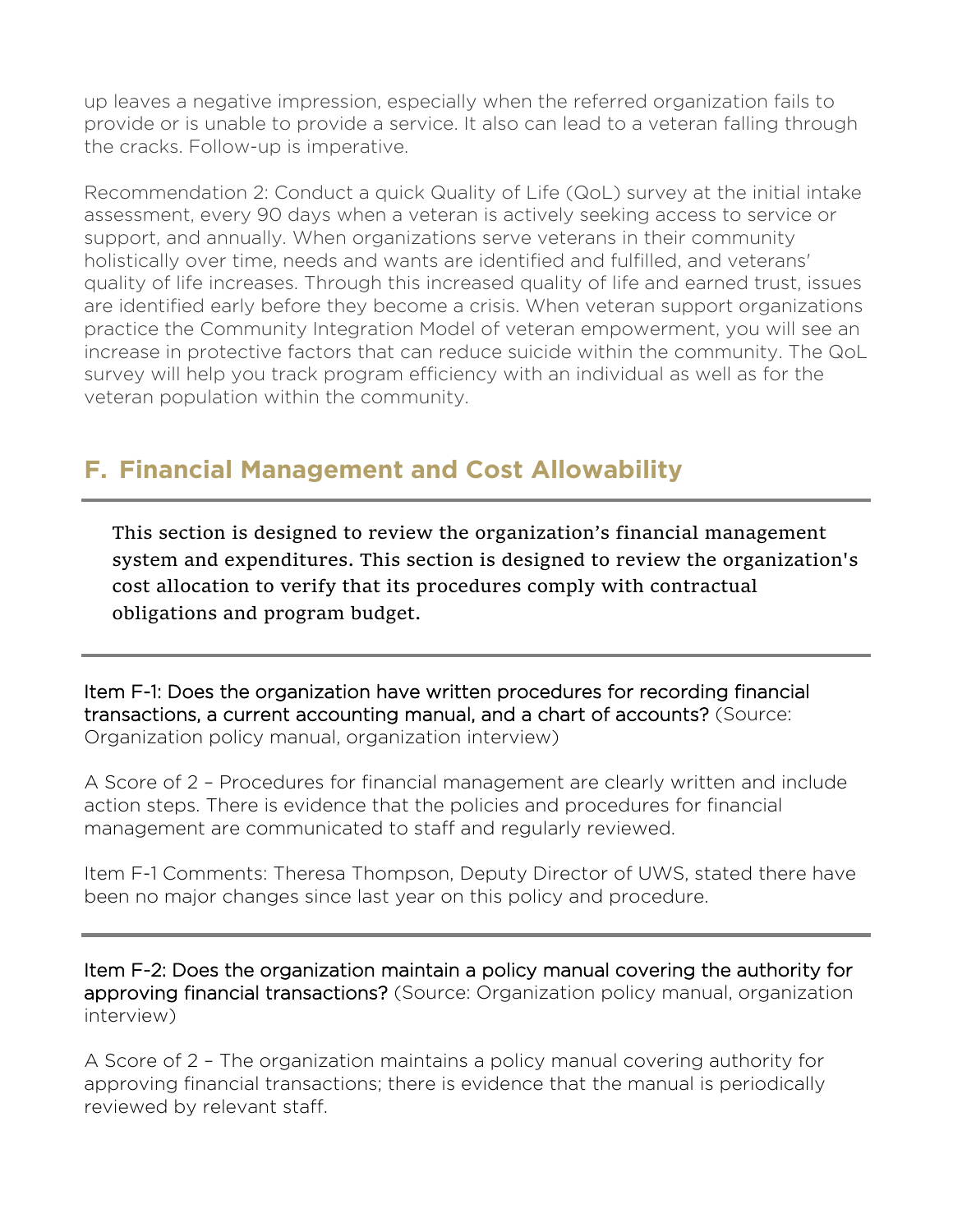Item F-2 Comments: The organization continues to use the same spending authority matrix created based on recommendations from America's Warrior Partnership.

Item F-3: Does the organization have written procedures regarding the maintenance of accounting records? (Source: Organization Policy Manual)

A Score of 2 - Procedures are clearly written with action steps regarding the maintenance of accounting records. There is evidence of communication to and periodic review by relevant staff.

Item F-3 Comments: The organization stated there have been no major changes to the maintenance of accounting records. The office manager, Sandra Drake, continues to do in-house tracking and sends the information to the bookkeeper, Greyrock Accounting. Financials are located on the website to include all audited financials and 990s.

Item F-4: Are the organization's fiscal records and valuables secured in a limited access area? (Source: Organization Policy Manual, Interview and Visual Observance)

A Score of 2 – The organization's fiscal records/valuables are secured in an area with limited access by relevant management and fiscal staff.

Item F-4 Comments: The organization uses the triple lock system to secure valuables. Individuals needing access to secure valuables still come into the office during the COVID-19 pandemic. No changes have been made to the security procedures during COVID-19.

Item F-5: Does the organization identify expenditures in its accounting records according to program activities?

(Source: Organization Program Files, Fiscal Records, and Approved Program Budget)

A Score of 2 – The organization has accounting records that clearly identify expenditures based on the most recent program budget. The organization regularly monitors actual expenditures to compare with the program budget.

Item F-5 Comments: The organization's 990 and audit clearly identified expenditures. The organization monitors actual expenditures on a monthly basis by a review board.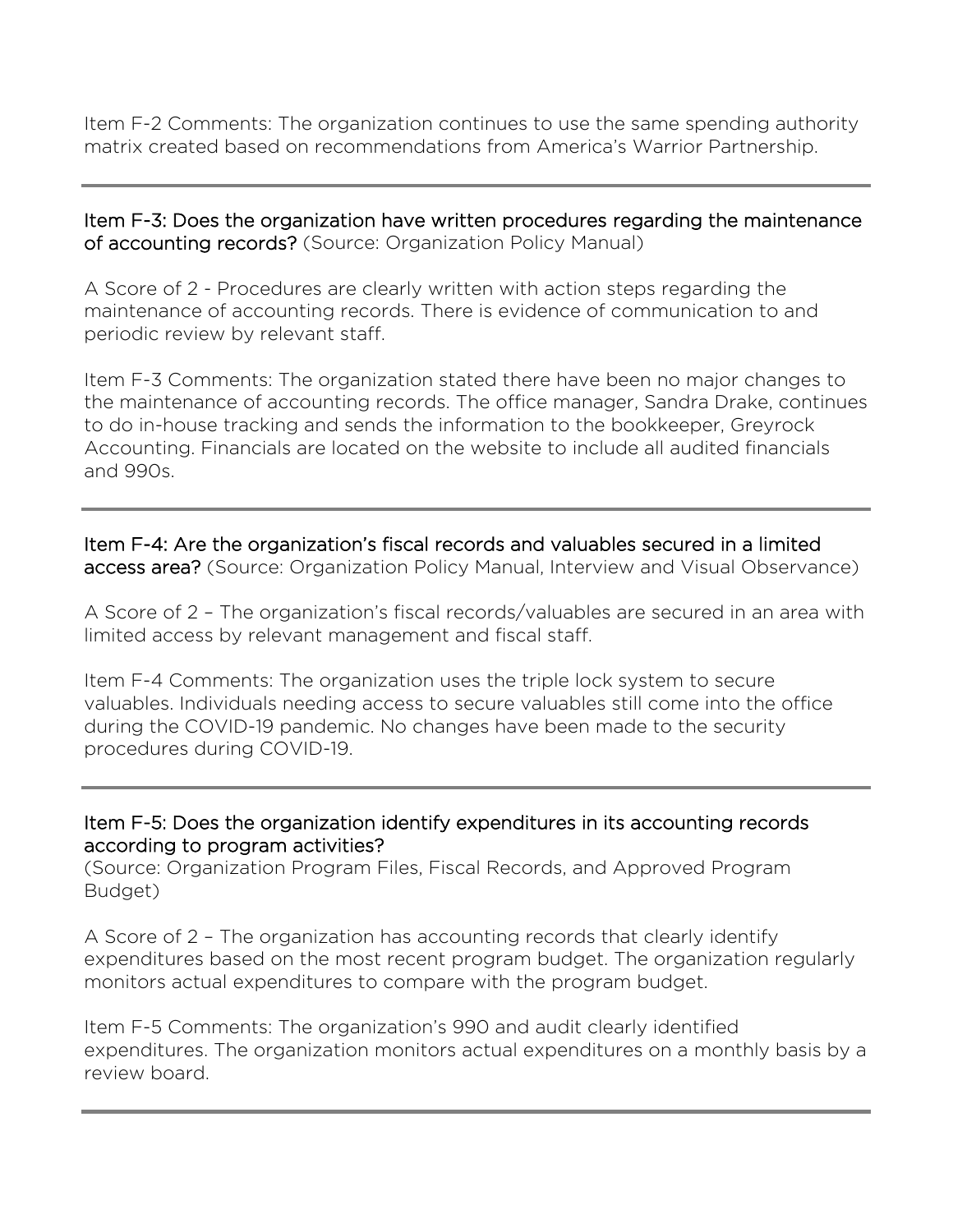Item F-6: Are charges to the program budget for salaries and wages, whether treated as direct or indirect costs, based on payroll documentation and approved by a responsible official(s) of the organization being monitored? (Source: Organization Program Files)

A Score of 2 – The organization has documentation of wages based on payroll that identifies employees, time worked in the program, and deductions that have been approved by responsible staff. The organization provides evidence of periodic review of salary charges and comparison of actual services provided.

Item F-6 Comments: The organization allocates a percentage of each employee's time to activities and programs. These percentages are reviewed by supervisors as well as the review board on a monthly basis.

Item F-7: Are payments for employee salaries supported by timesheets indicating actual times, or is there an appropriate process for management and supervisors to document salary allocation? (Source: Organization Program Files)

A Score of 2 – The organization provides time sheets or an appropriate process that indicates time worked for each employee is paid with CI funds. Timesheets are signed, and salary allocation is approved by the employee and supervisor and approved by fiscal staff.

Item F-7 Comments: The organization tracks 1099 worker time based on timesheets. The remainder of the staff's time is allocated based on a regularly reviewed percentage.

### Item F-8: If salaries are paid from more than one source, do the fiscal records clearly define payments among the funding sources? (Source: Organization Program Files)

A Score of 2 – The organization provides timesheets that indicate the time worked by each employee and clearly define programs for which salaries are being paid. Timesheets are signed by the employee and supervisor and approved by fiscal staff.

Item F-8 Comments: The organization's review board ensures salaries are categorized based on programs and activity during a monthly review meeting.

Item F-9: Is there evidence in the financial records of any cash payments being provided directly to the veterans, their family members, or caregivers? (Source: Organization Program Files and Consumers Files)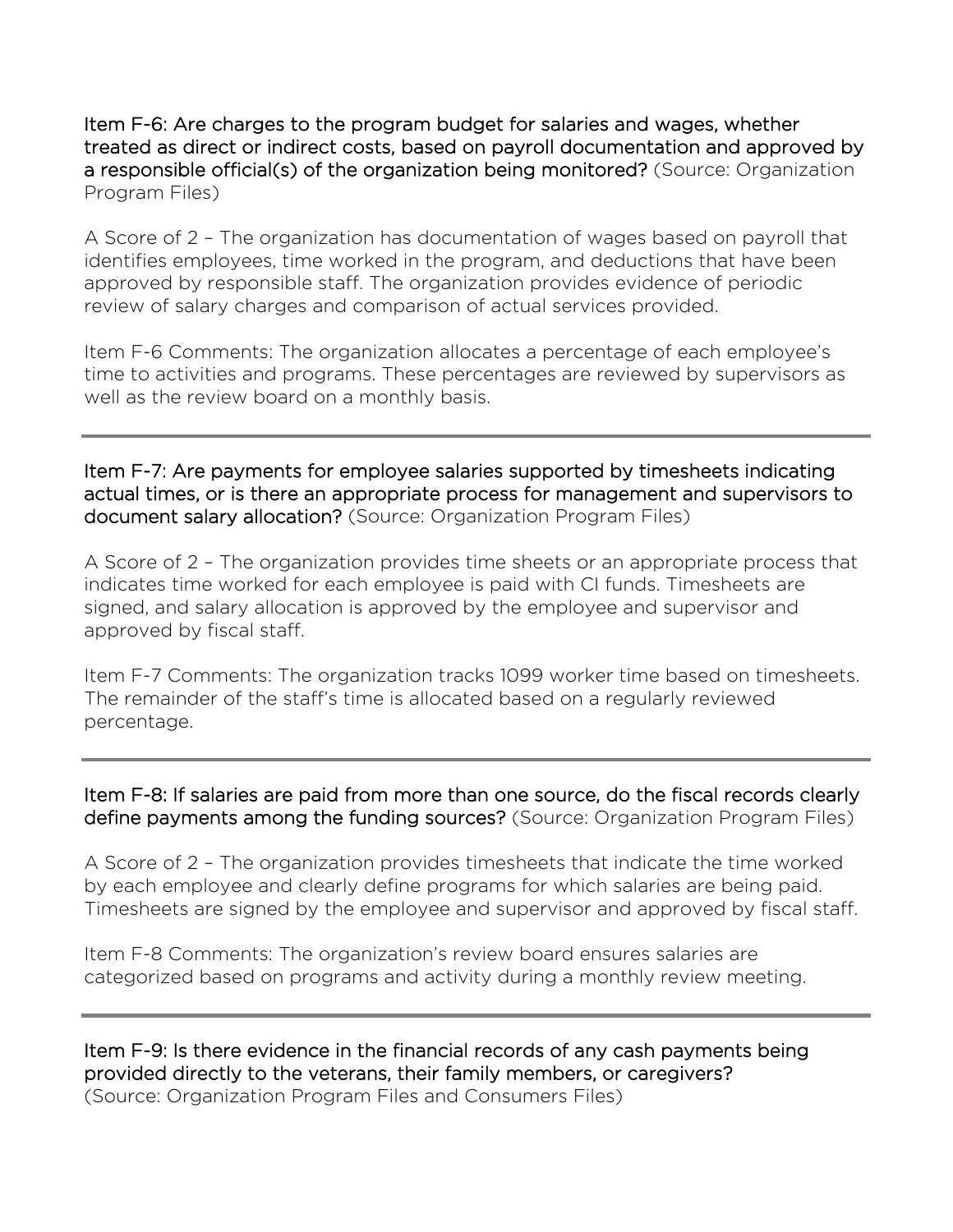A Score of 2 - Payments of cash or gift cards given directly to consumers are not evident in financial records. Procedures exist to mitigate ineligible expenses.

Item F-9 Comments: There is no evidence of cash payments. Theresa Thompson and James Mulak stated that the organization does not distribute cash to veterans directly.

Item F-10: Do program funds received match program funds expended? (Source: Organization Program Files, Financial Reports)

A Score of 2 – The organization has backup documentation to support program funds received and documentation linking expenses to CI program files.

Item F-10 Comments: The organization's financial statements demonstrate a positive net asset at the end of 2020.

Item F-11: Does the organization participate in an annual financial audit performed by a Certified Public Accountant (CPA)? (Source: Organization Program Files, Financial Reports)

A Score of 2 – The organization receives an annual financial audit from a CPA. The most recent report stated they are in good standings.

Item F-11 Comments: Martin Smith and Company CPA completed the UWS audit. The audit letter revealed UWS is in good standings. Greyrock Accounting manages the books.

Item F-12: Does a review of the organization's expenditures indicate that costs related to lobbying political activities have not been charged to the program? (Source: Organization Program Files and Approved Program Budget)

A Score of 2 - Costs related to lobbying are not evident in financial records, and procedures exist to mitigate payments of these costs to the CI program.

Item F-12 Comments: Theresa Thompson certified that UWS does not participate in any political lobbying activities, and costs related to lobbying are not evident in the 990 or audit.

### Section F. Overall Comments:

Overall, the organization continues to improve its financial sustainability. They ended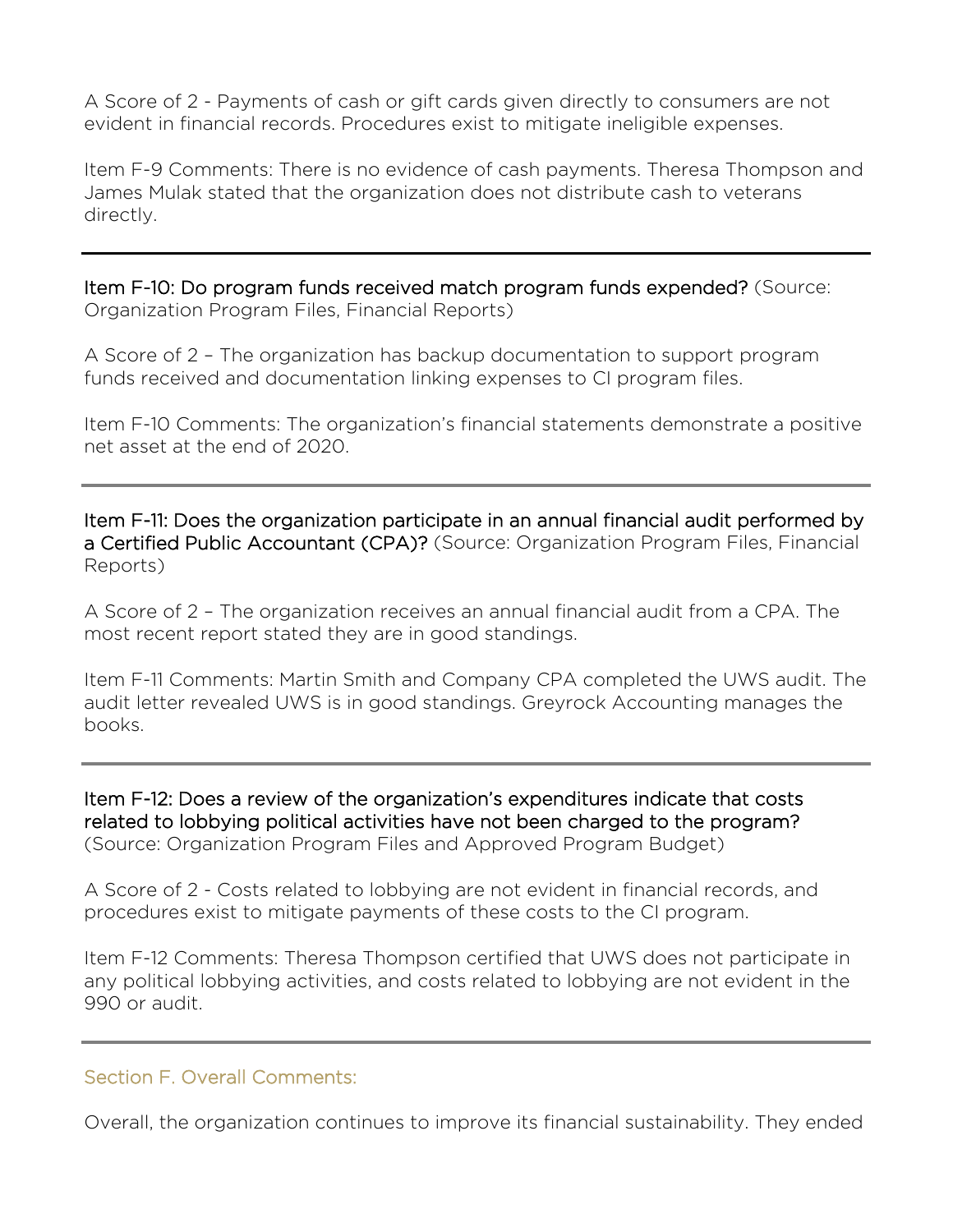another year with a positive cash flow in 2020, although their total revenue for the year was less than 2019, which is expected due to the COVID-19 pandemic. They continue to be good stewards of their funds, following appropriate financial policies and procedures to maintain checks and balances. Their annual report for 2020 demonstrates diverse income, with the majority of their cash income coming from grants, individual giving, and corporations.

# **G.Policy and Procedures**

Ξ

 $\overline{a}$ 

This section is designed to review the organization's policies and procedures to ensure compliance with program requirements and the achievement of program goals.

Item G-1: Does the organization have procedures that describe how outreach is conducted to target the populations described in the approved agreement?

A Score of 2 – The organization has written procedures for conducting outreach; there is evidence procedures are communicated to and practiced consistently by relevant staff.

Item G-2: The organization has written policies and procedures defining access to services that include:

Where intake will be conducted; How intake will be conducted; How external referrals are made; How to determine staff that is responsible for warriors services; and Who is responsible for follow-up?

(Source: organization's policy manual, program files, and interviews)

A Score of 2 – Policies and procedures are clearly written with action steps regarding access to services. There is evidence that these policies and procedures are communicated to staff and periodically reviewed.

Item G-3: The organization has policies and procedures that describe how case coordination is delivered to veterans, their family members, and caregivers that include:

Coordination of housing stabilization services; Assistance with achieving goals; Assistance with accessing community resources; Provision of linkages to enhance well-being; and

Coordination when more than one case coordination provider exists.

(Source: organization's policy manual, program files, and interviews)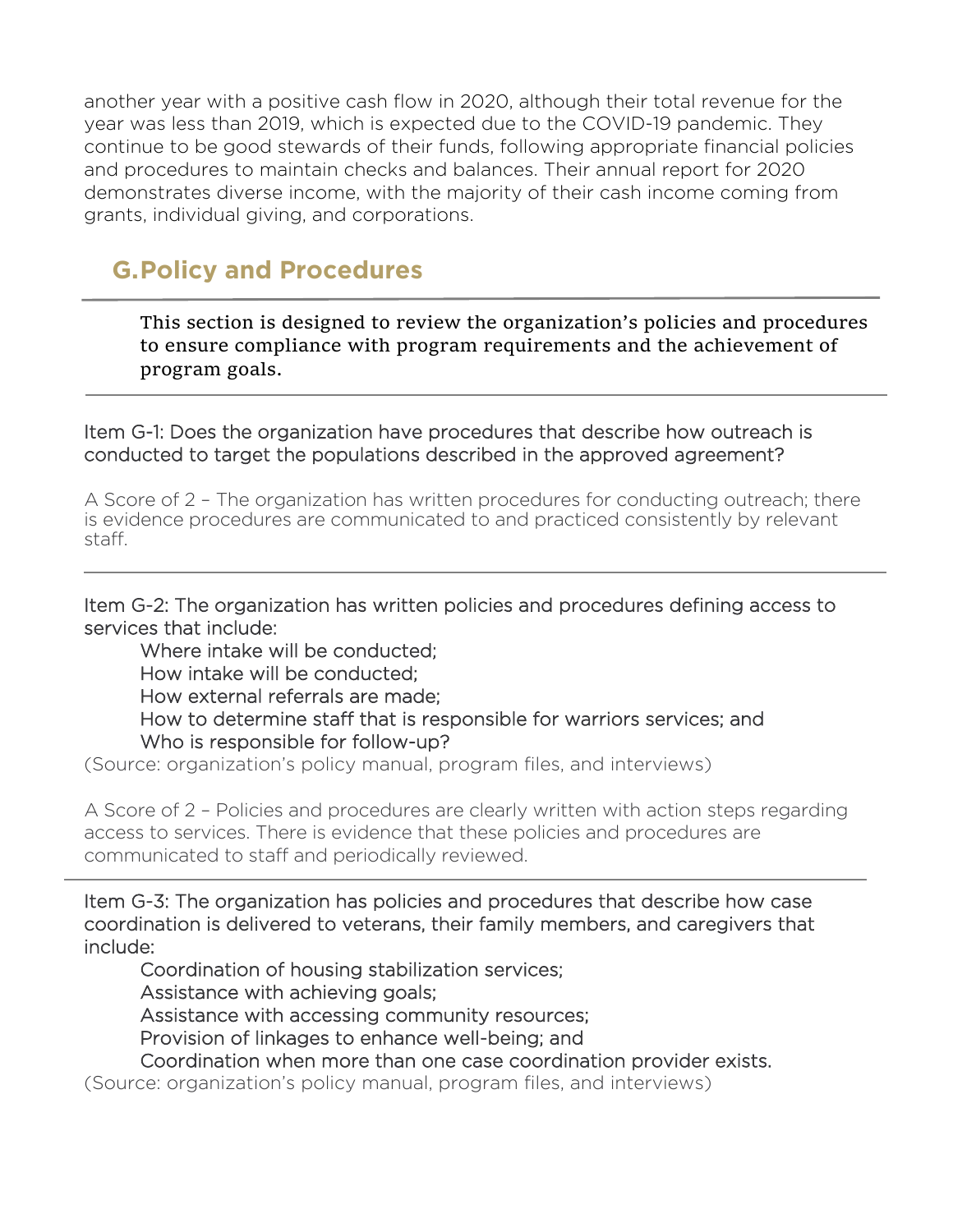A Score of 2 – Policies and procedures are clearly written with action steps regarding case coordination. There is evidence that these policies and procedures are communicated to staff and periodically reviewed.

Item G-4: The organization has procedures regarding the sharing of information with other individuals or agencies that includes identification of information to be shared and forms to authorize the release of information that identify at a minimum: Name; Content; Purpose; Date upon which authorization will expire; and Signature of person authorized to sign the release. (Source: organization's policy manual, program files, Release of Information form)

A Score of 2 – The organization has a written policy and procedure for sharing information with other individuals or agencies that contains all elements. There is evidence that the procedure is communicated to and practiced consistently by relevant staff.

Item G-5: The organization has written policies and procedures describing case closure and follow-up procedure? (Source: organization's policy manual, program files, interview)

A Score of 2 – The organization has a written policy and procedure that contains action steps for case closure and follow-up. There is evidence that this policy is communicated to staff and periodically reviewed.

Item G-5 Comments: According to UWS, 100% of closed cases go through a review.

### Section G Overall Comments:

Ξ

UWS continues to update its policy and procedure manual as necessary. Each employee is notified of the manual when onboarded. Any changes made to the manual are communicated with employees.

# **OVERALL EVALUATION REMARKS.**

UWS continues to be the lead organization for veteran support in the upstate. This leadership is demonstrated by Upstate Warriors Solution's leadership roles in the Community Action Boards and UVAN.

UWS continues to refine its policies and procedures to drive long-term engagement, holistic services, and proactive outreach. These efforts have been fruitful for the program and their impact on both individuals and the community as a whole.